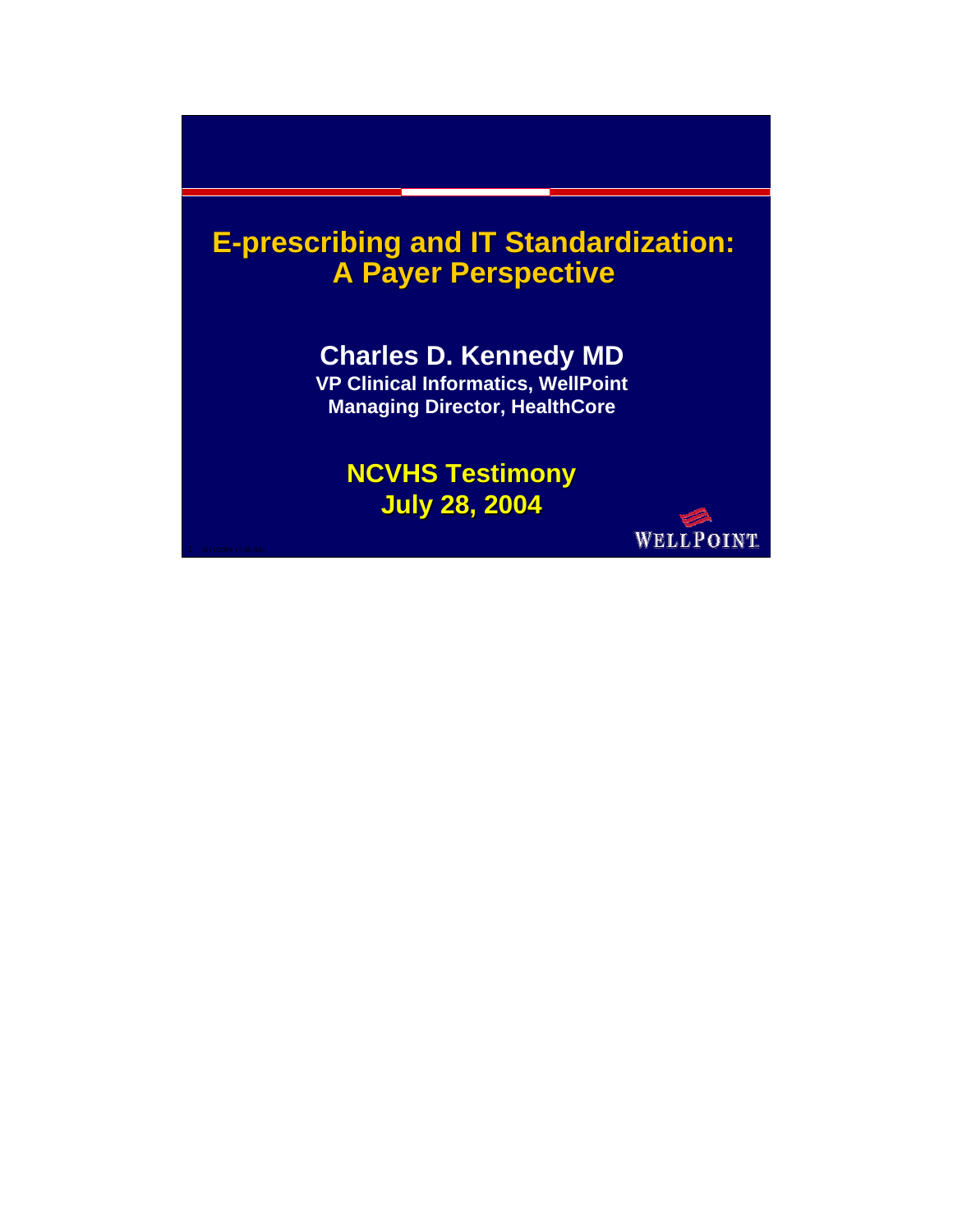# **Agenda**

- **WellPoint Quality & Technology Program**
- **Lessons Learned**
- **Standards Recommendations**

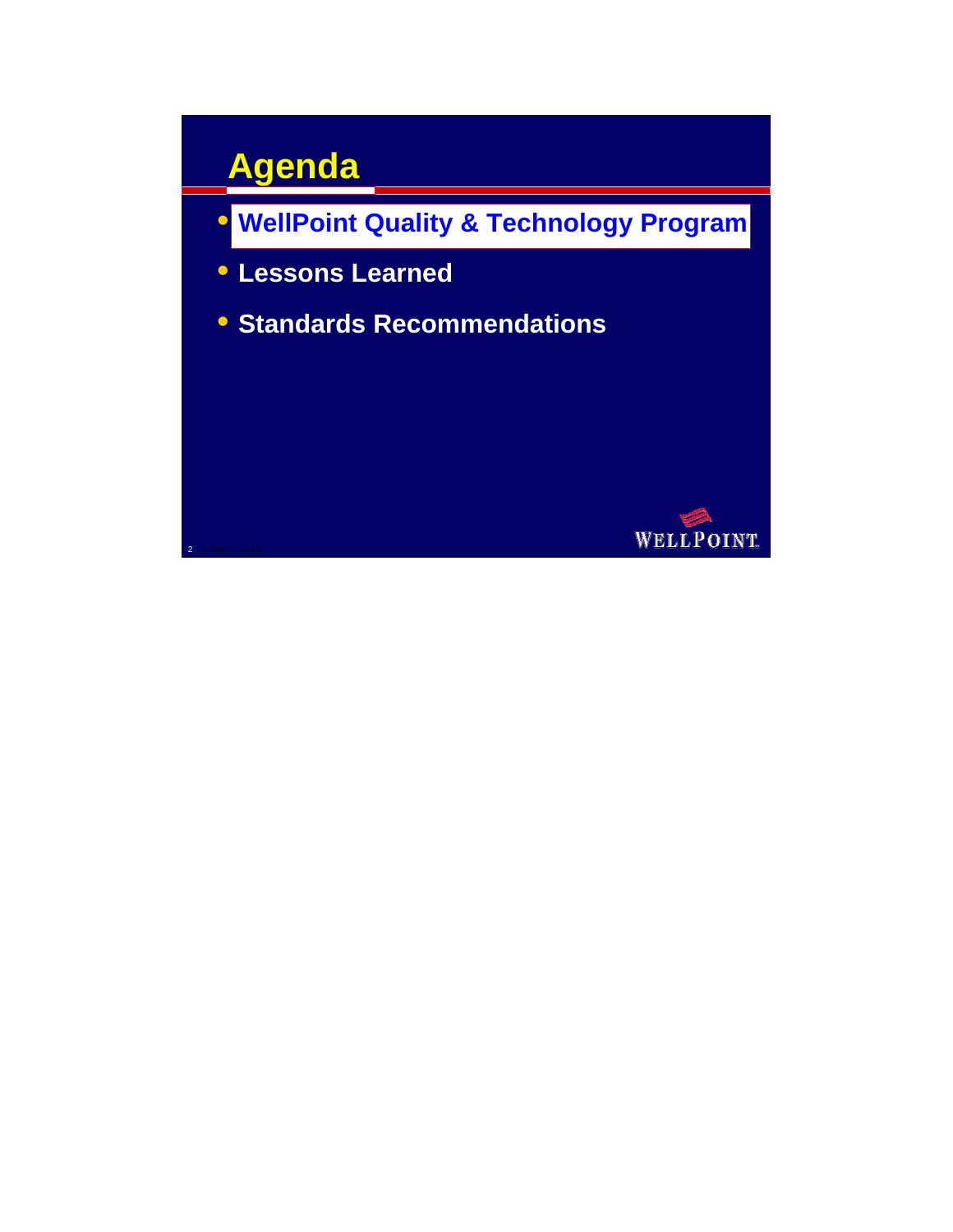

- WellPoint's e-commerce strategy is evolving from a strategy focused on administrative transactions into a strategy which includes support for clinical e-commerce solutions.
- These solutions are critical to the future success of WellPoint due to our increasing business need to measurably improve care quality while measurably reducing the cost of care. Clinical solutions such as e-prescribing and electronic health records offer a viable mechanism to achieve both.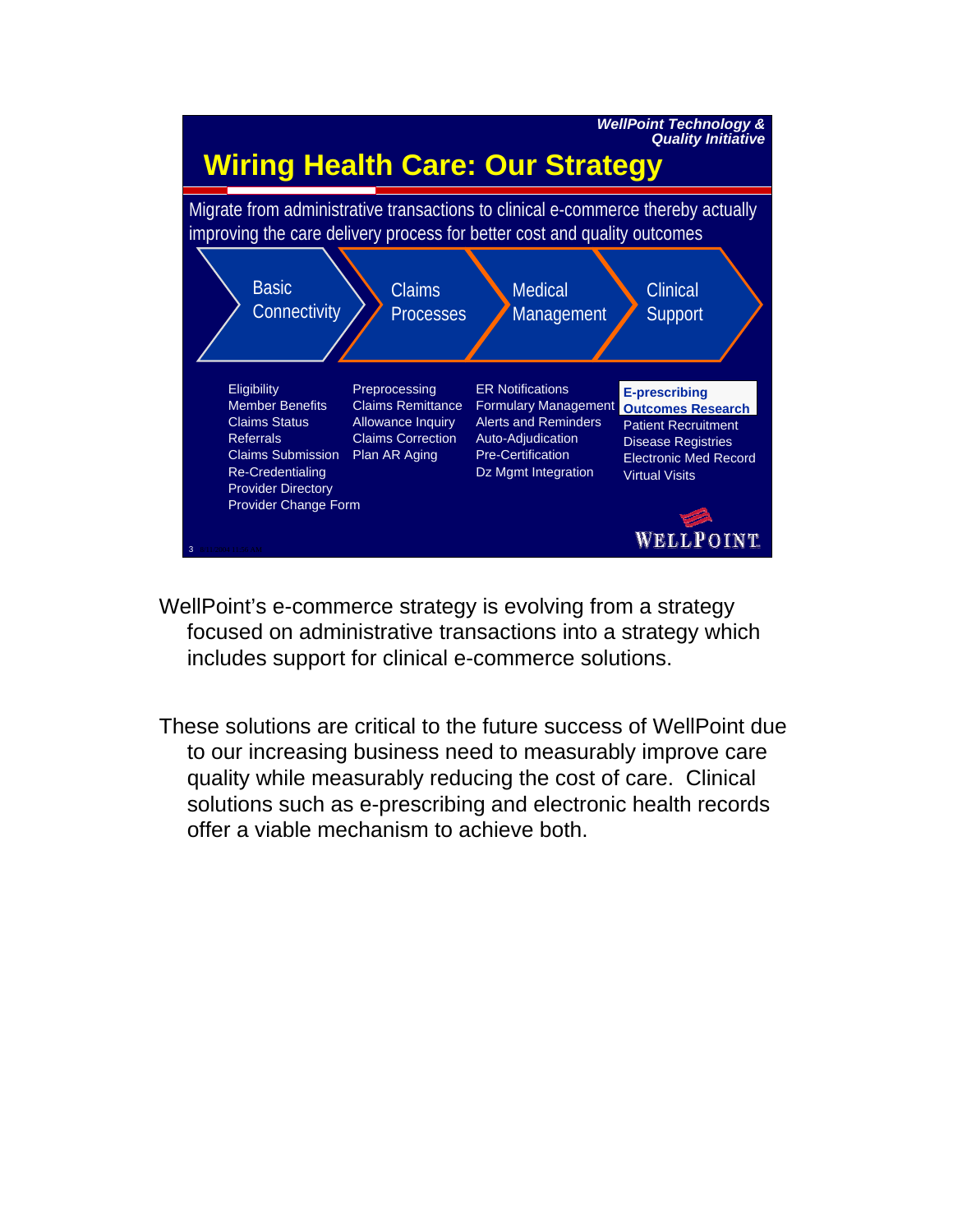

WellPoint has invested \$42 million in pursuing these objectives through the deployment of either a technology package focused on basic internet access and support for basic administrative transactions or a technology package focused on improving the practice of medicine through an e-prescribing solution.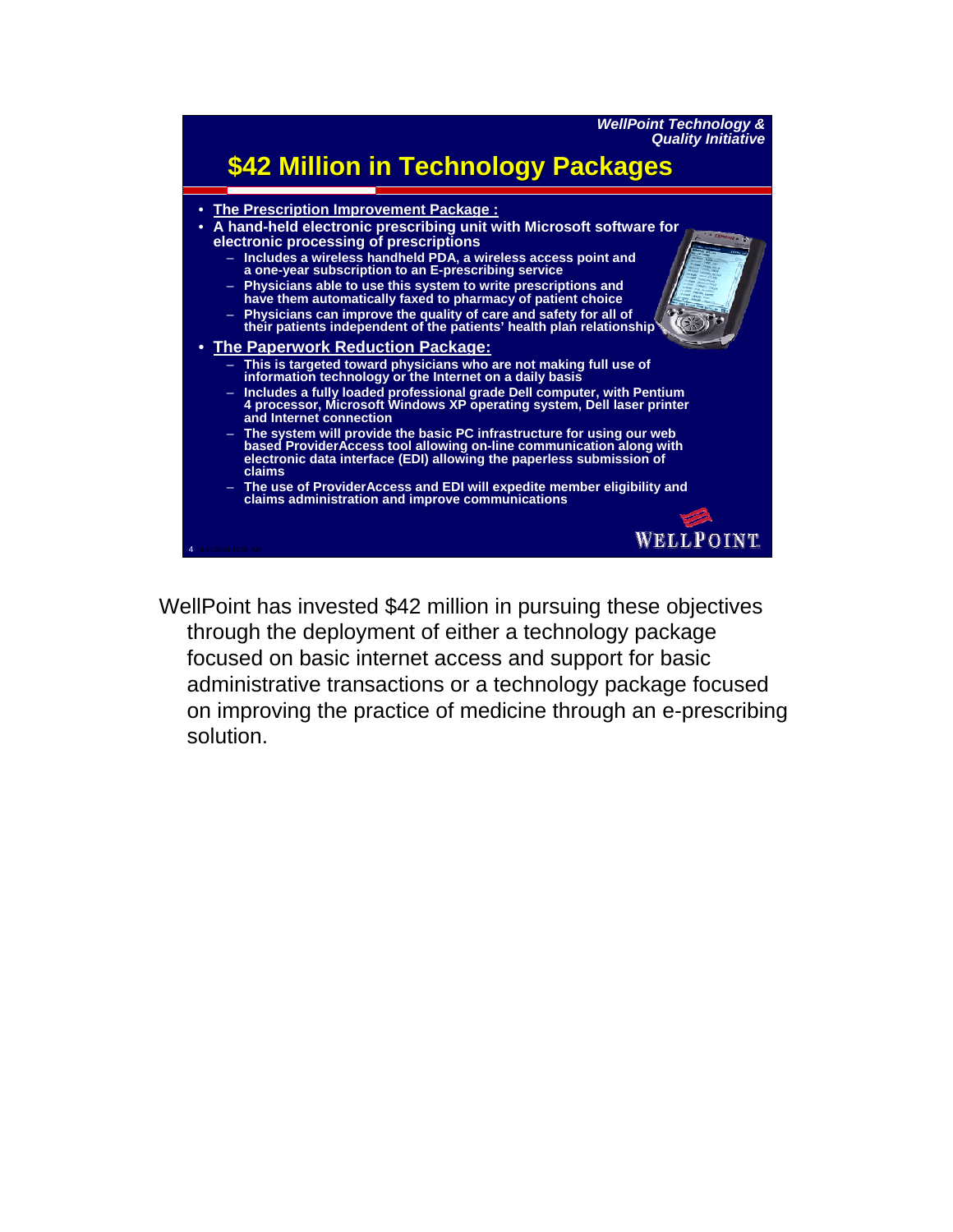#### *WellPoint Technology & Quality Initiative*



As above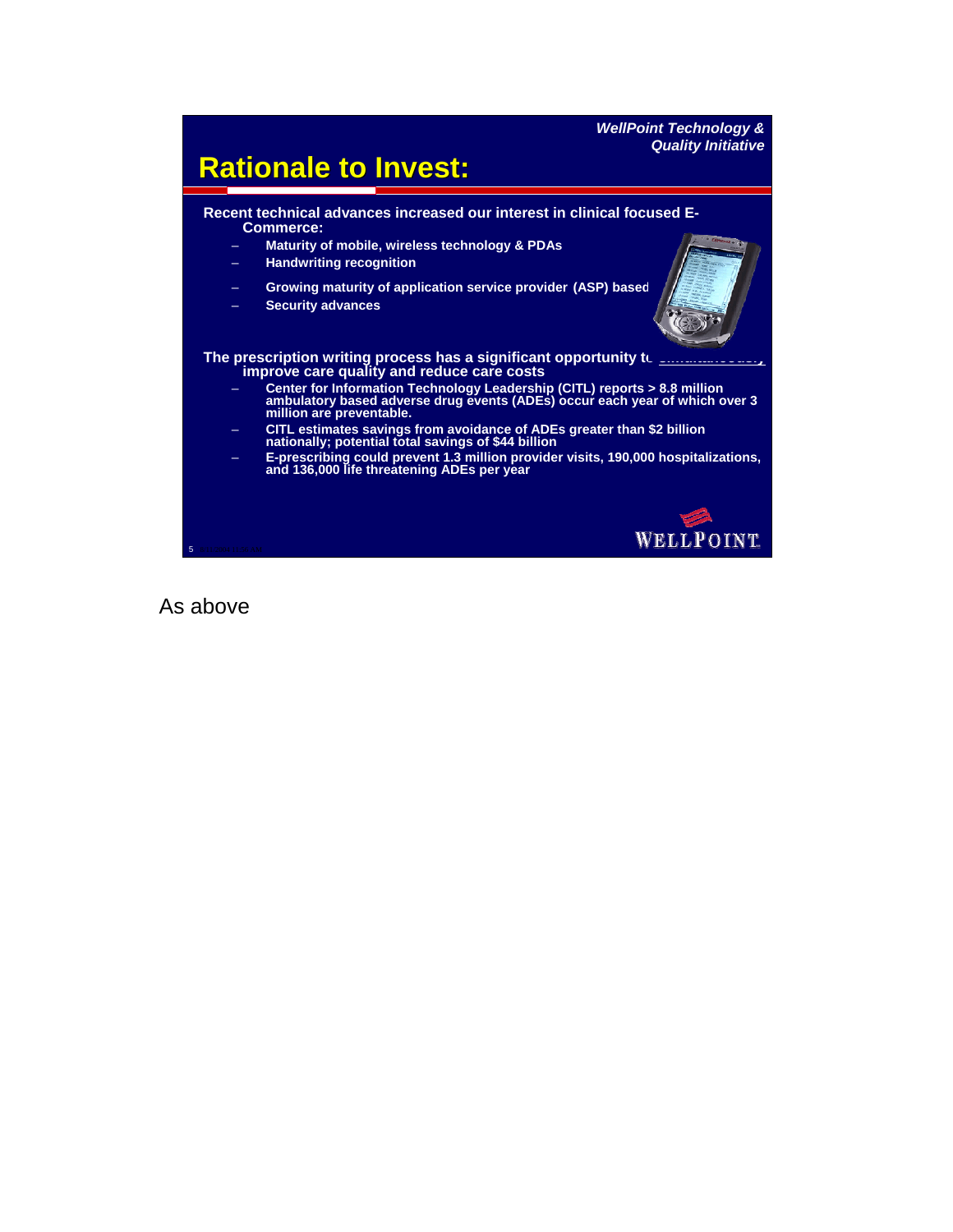*WellPoint Technology & Quality Initiative*

# **Rationale to Invest: Pilot Successes Rationale to Invest: Pilot Successes**

| <b>Kaiser Permanente</b> | Mid Atlantic region reported 35% of physicians<br>who receive a drug alert make a change in their<br>prescription                                                            |  |  |  |
|--------------------------|------------------------------------------------------------------------------------------------------------------------------------------------------------------------------|--|--|--|
| <b>CAQH</b>              | • Studied 100 physicians for 1 year indicated 1 out<br>of 73 prescriptions were cancelled or changed<br>due to due to warnings of a drug interaction or<br>allergic reaction |  |  |  |
| <b>Tufts University</b>  | E-prescribing pilot reported 30% fewer phone<br>calls from pharmacists resulting in improved<br>office efficiency                                                            |  |  |  |
|                          | • 50% of survey respondents reported switching to<br>a preferred drug therapy when prompted                                                                                  |  |  |  |
| <b>CGEY</b>              | CGEY reported health plans may save \$0.75 -<br>\$3.20 per prescription                                                                                                      |  |  |  |
| 6 8/11/2004 11:56 AM     | WELLPOINT                                                                                                                                                                    |  |  |  |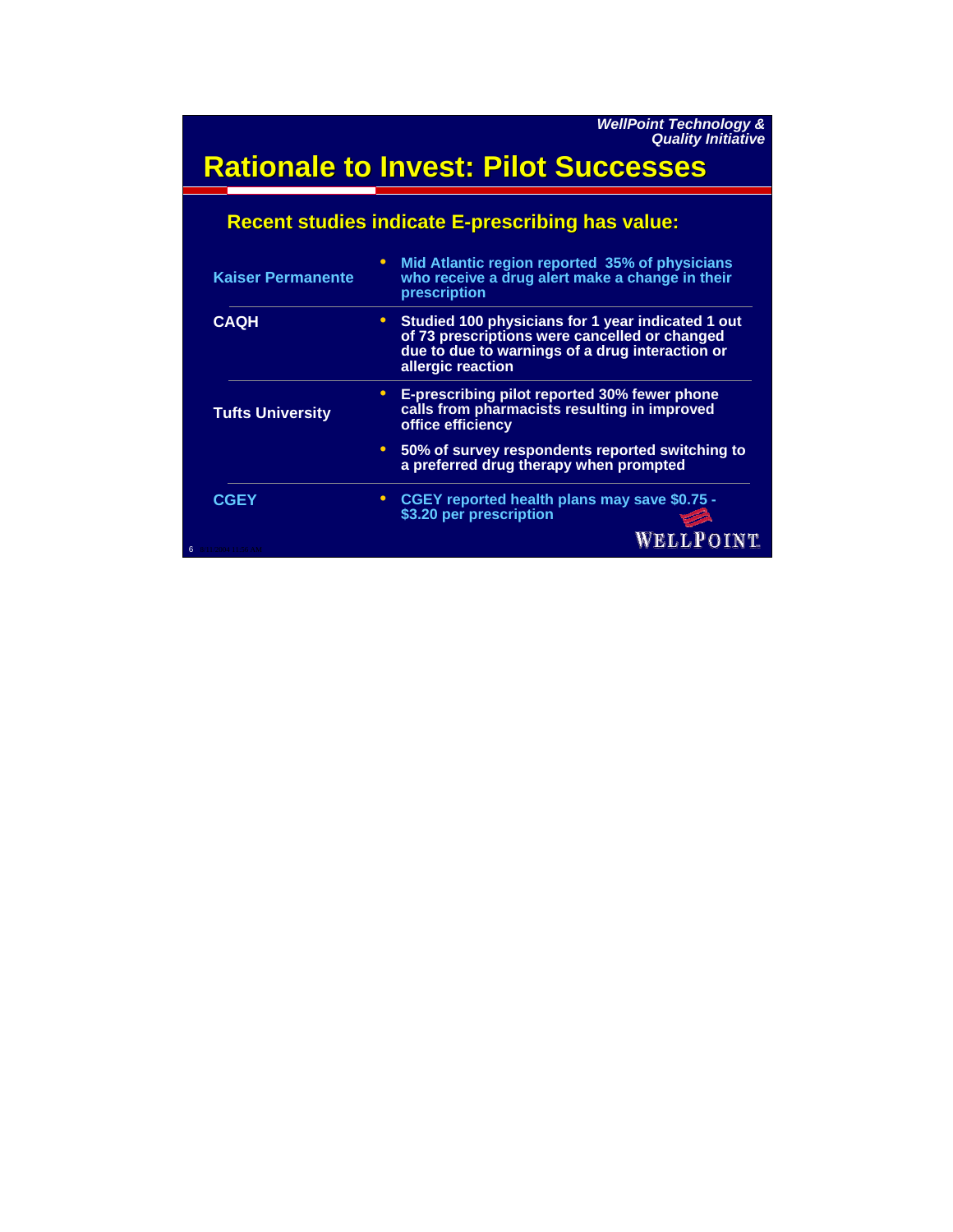

There are a variety of entry points that a health plan can use in trying to establish an e-prescribing program as described above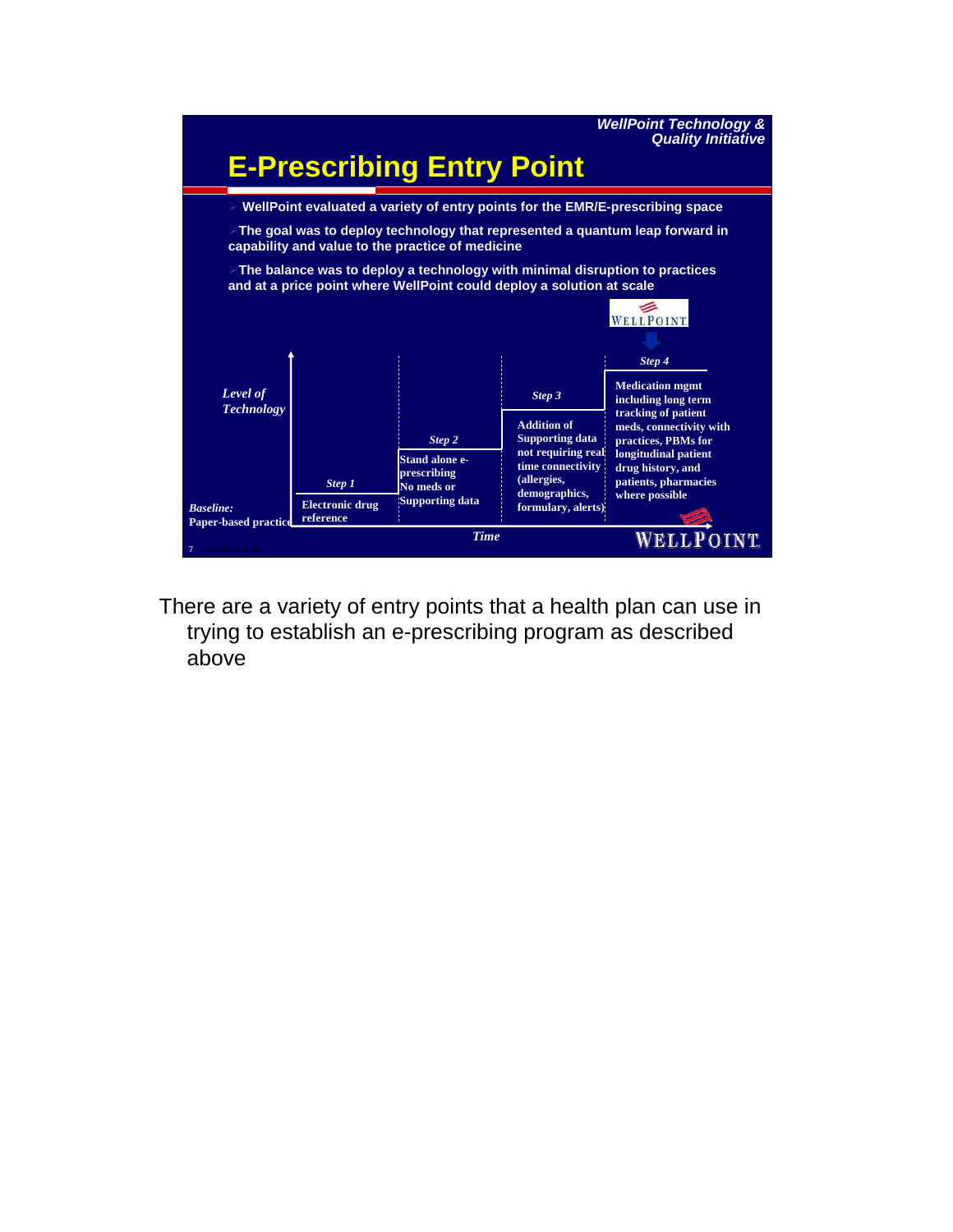# **The Approach: Seed the Market The Approach: Seed the Market**

- **WellPoint to make a sizable investment in the E-prescribing market space in order to create market demand and encourage other health plans to follow suit**
	- **Primary problem to be addressed: lack of infrastructure**
	- **Anticipated impacts: Competitive parity will force other health plans on board or to launch similar efforts**
	- **WellPoint maintains first to market and certain key advantages**
- **Microsoft presence key to success**
	- **Microsoft provides a level of sophistication and support that small vendors in space could never provide**
	- **Working with local physicians and physician groups key to overall success as the in office implementation remains the greatest project risk**

8 8/11/2004 11:56 AM

WELLPOINT.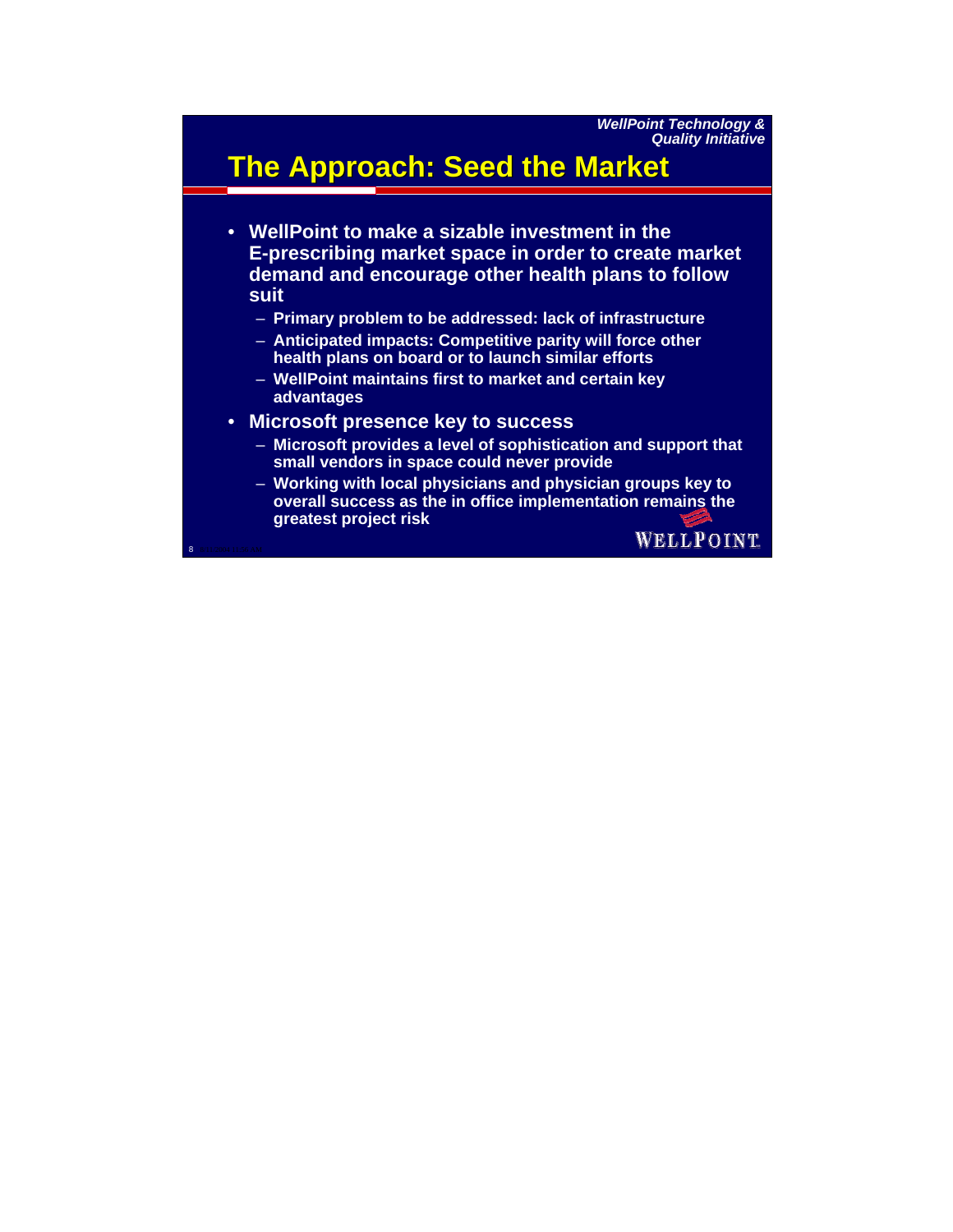# **Physician Selection**

- **The criteria used was member office visits**
- **The office visit criteria helps assure that the initiative benefits the greatest number of WellPoint members and will have the most significant impact**
- **WellPoint expects that the highest concentration of eligible physicians will be in primary care specialties**
- **The initiative will distribute approximately 19,000 technology packages to network physicians (in good standing) in California, Georgia, Missouri, and Wisconsin**
- **The selected physicians' member encounters are projected to represent 75% of the Blue Brand companies office visits WELLPOINT**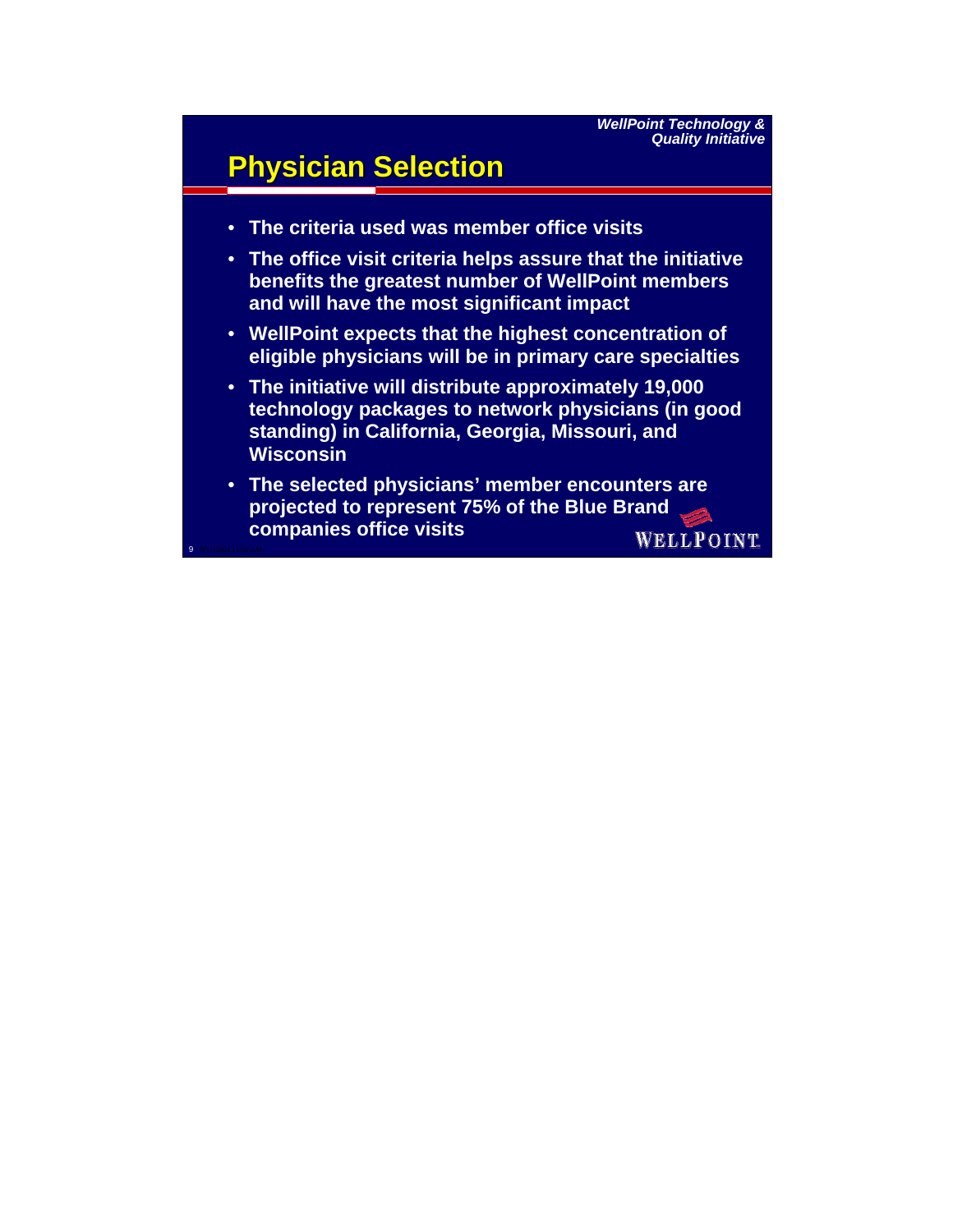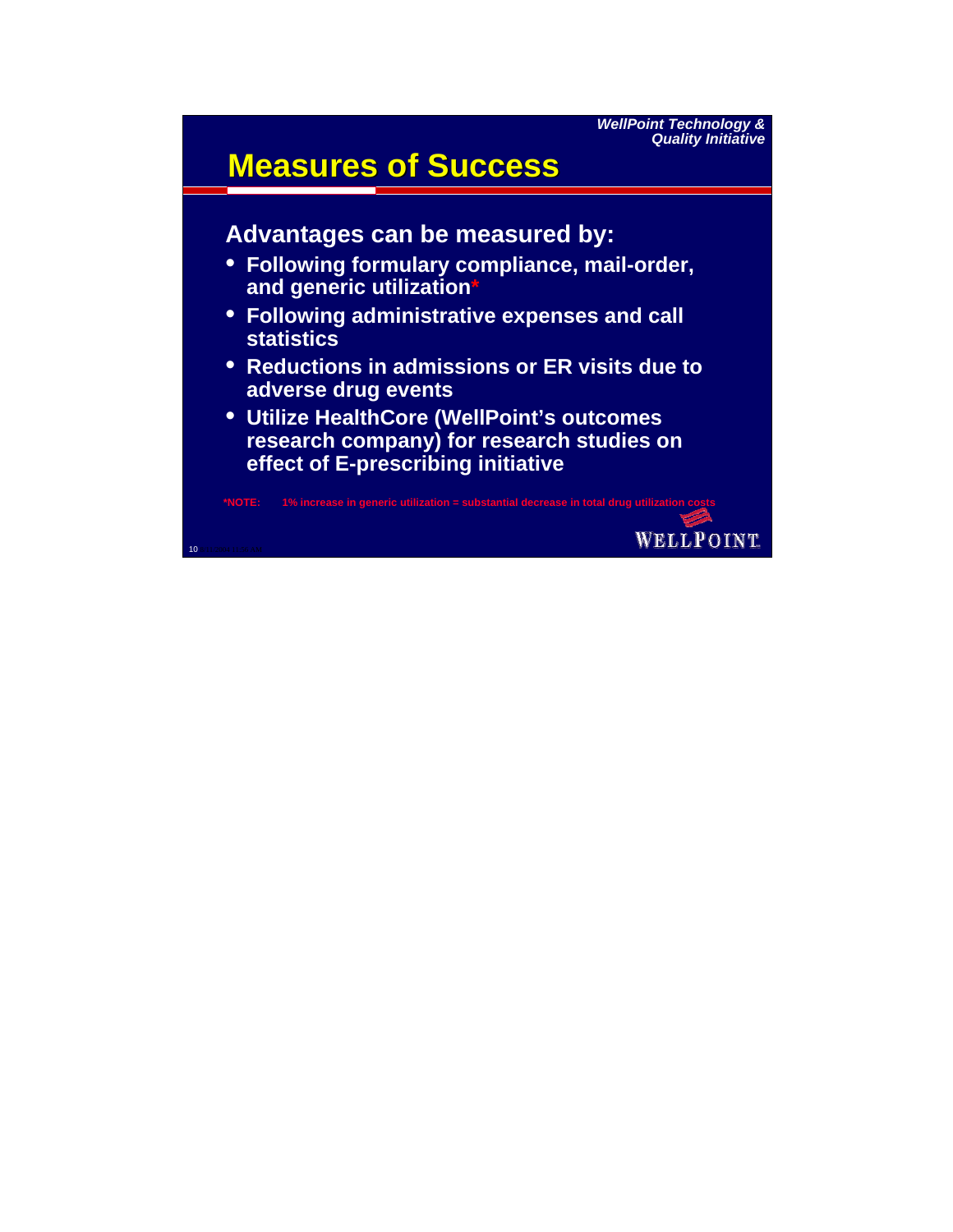

- A common clinical problem known as a DVT or deep venous thrombosis causes a complication known as a pulmonary embolism or PE. This condition arises when a blood clot develops inappropriately in the leg of a patient. The risk is that the blood clot can break off and travel to the heart and lungs and obstruct blood flow. This obstruction can result in significant disability or even death.
- A simple treatment is currently available: blood thinning. Heparin and/or warfarin are drugs that interfere with the blood's ability to clot and dissolve the blood clot in the leg. The trick to the treatment is keeping the blood clotting in the right range. If the blood is too thin or does not clot at all, the patient may suffer complications including intra-cerebral hemorrhages (bleeding in the brain) which can also cause disability or death. If the blood is not thin enough, the clot does not dissolve and the patient must be re-treated.
- Clinical trial literature indicates that physicians are able to keep the bleeding time in the appropriate range 80% of the time. But what happens in the real world with real world patients and real world doctors?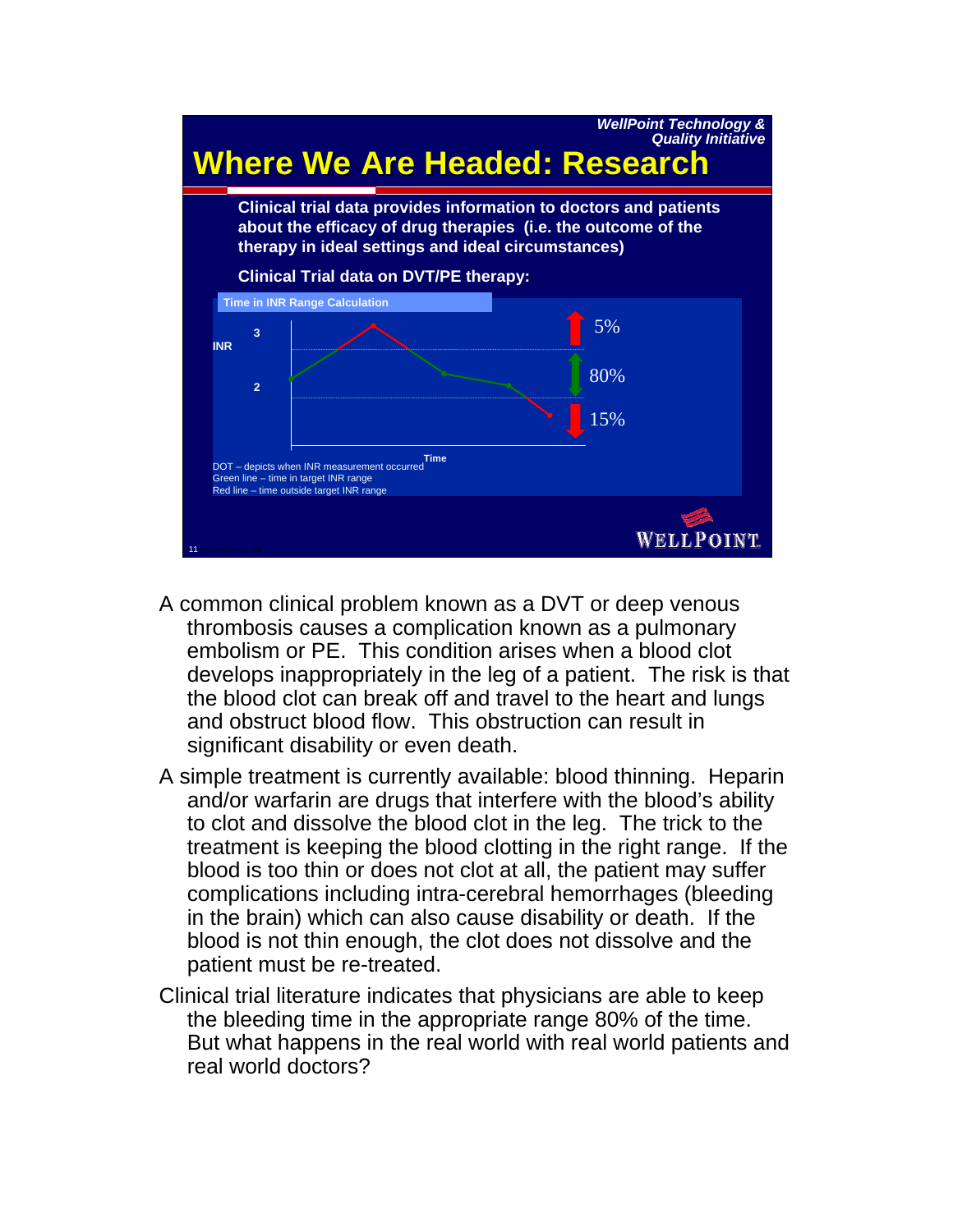

- A review of a Blue plan data sets indicated that physicians who are not in a clinical trial or academic medical center environment, do not have nearly unlimited resources, and do have patients with other co-morbidities and compliance issues are only able to keep the bleeding time in the appropriate range 38% of the time and worse still, almost 50% of the time the bleeding time was too high. The consequences are an increased likelihood for treatment complications, treatment failures, and increased costs.
- WellPoint's outcomes research division, HealthCore, performs this type of analysis on the practices of our network physicians on a regular basis. It is these types of studies (outcomes research that evaluates treatment performance in the real world) which will be the true vehicle to reduce the cost of care and improve the quality. The old adage "if you can't measure it, you can't manage it" applies here. It is these studies which WellPoint health plans will use to guide our medical management interventions.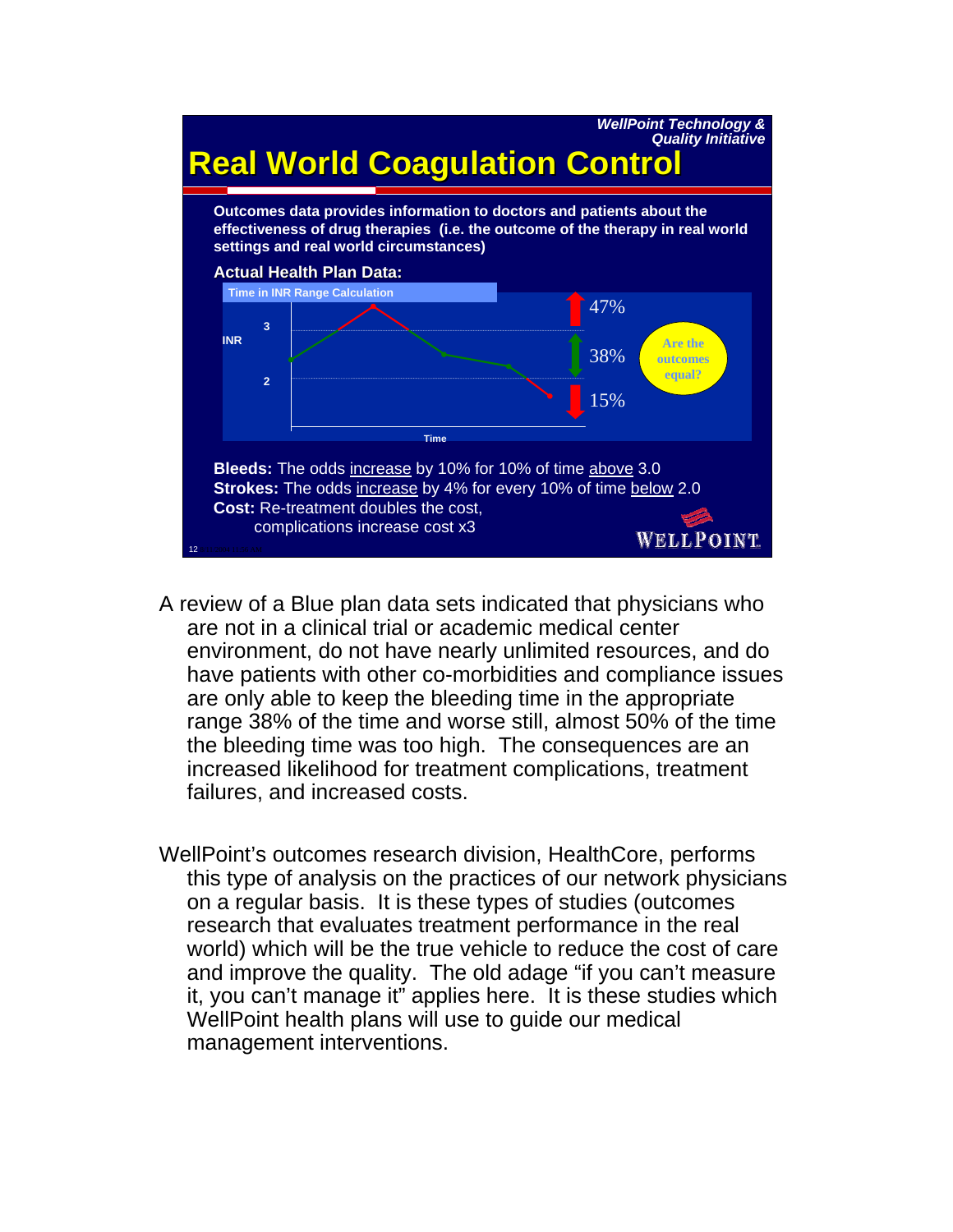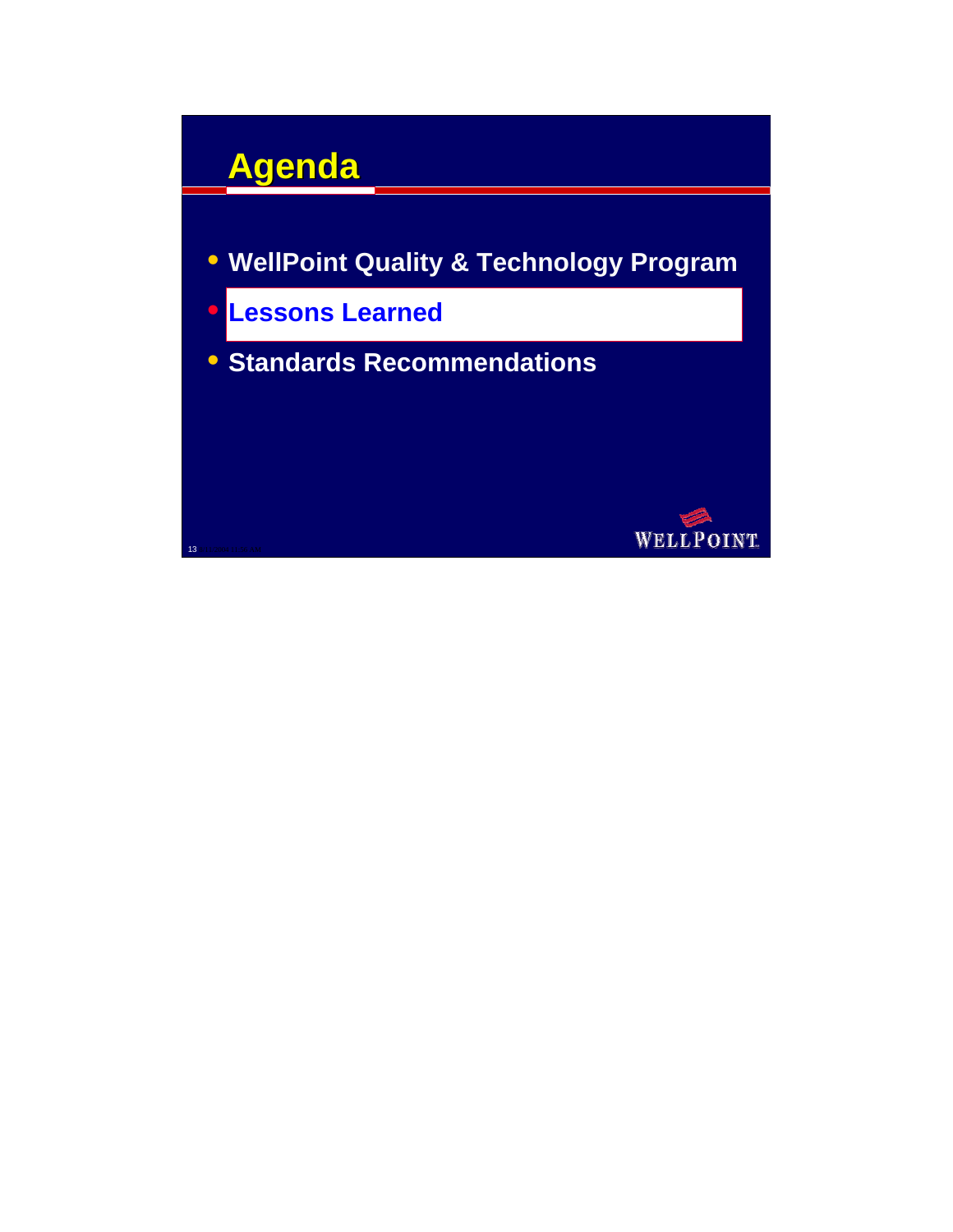# **Common Physician Questions**

- **How big a commitment am I making if I implement eprescribing?** 
	- **Can it be implemented during office hours while patients are still being seen**
	- **How many installs can be done remotely without any staff visiting site**
	- **What level of support and cooperation is required of physician and office staff**
- **Sample responses:**
	- **Requires filling out an initial form (30 minutes to 1 hour of staff time), scheduling time to work with the software vendor to complete in-office installation (time varies), and initial training and follow up (initial 1 hour training with follow ups)**

14 8/11/2004 11:56 AM

**WELLPOINT**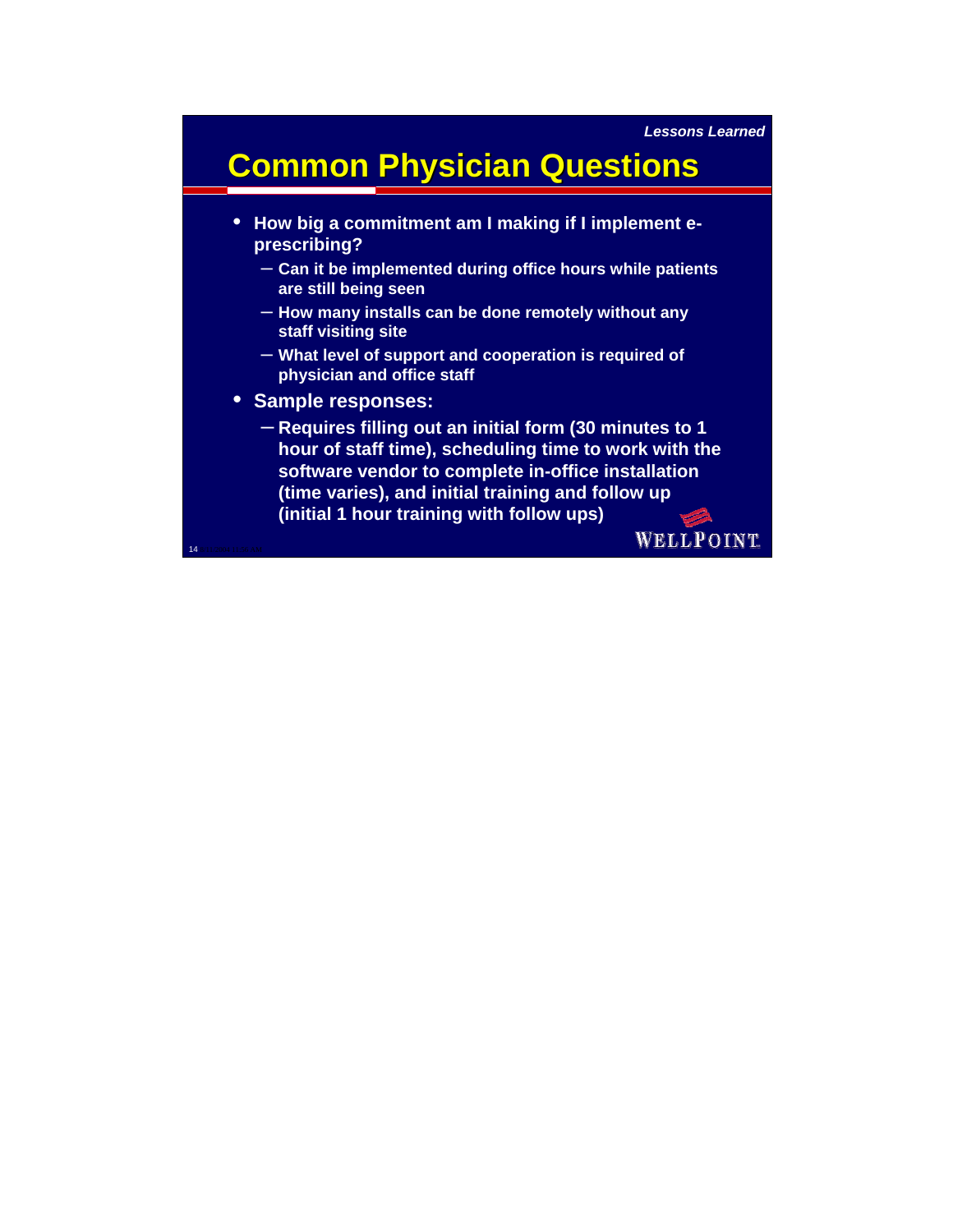# **Common Physician Questions**

- **How can I be sure information is current in the system?**
- **Sample responses:**
	- **Upgrades occur behind the scenes without staff or user involvement**
	- **Direct interface to health plan formularies for many health plans and especially for all WellPoint Pharmacy Management members**
	- **Direct interfaces to PBM claim systems enables near real- time checking of patients' medication history**
	- **Industry standard databases used (First DataBank) for listing of all available drugs and logic to detect drugdrug interactions**

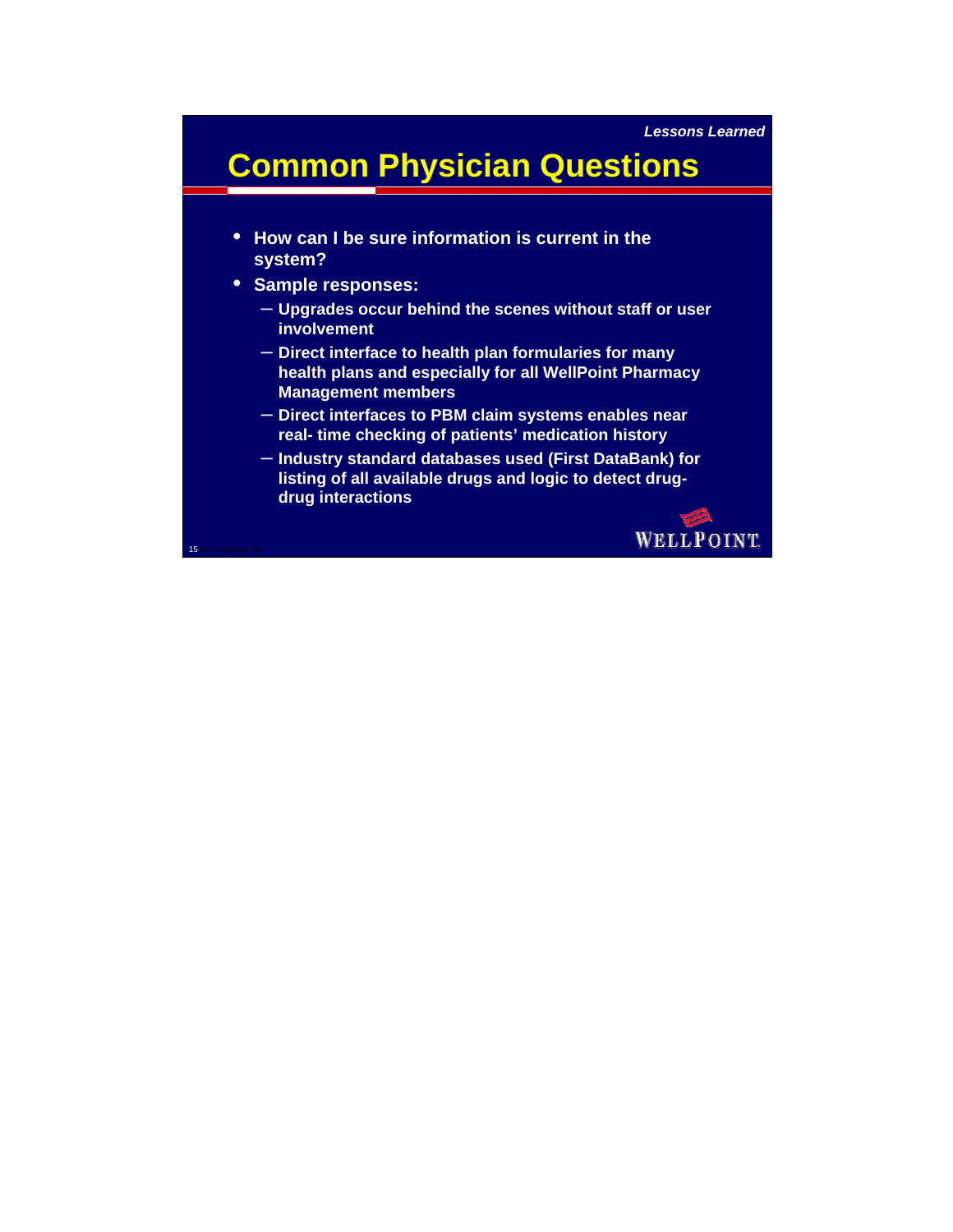# **Summary of Lessons Learned**

- **E-prescribing is not high on most physicians' radar screens**
	- **Significant gulf between literature reports and our actual experience**
- **Office managers do not understand nor value E-prescribing**
	- **Reaching the actual physician requires a thoughtful approach**
- **Free is not cheap enough**
	- **Significant percent of physicians were concerned with price after 1 year**
- **Significant concerns with a health plan delivering a clinical IT solution exist in the physician community**
	- **High levels of distrust in physician community that a payer could or would or should be involved with clinical information technology solutions**

16 8/11/2004 11:56 AM

**WELLPOINT**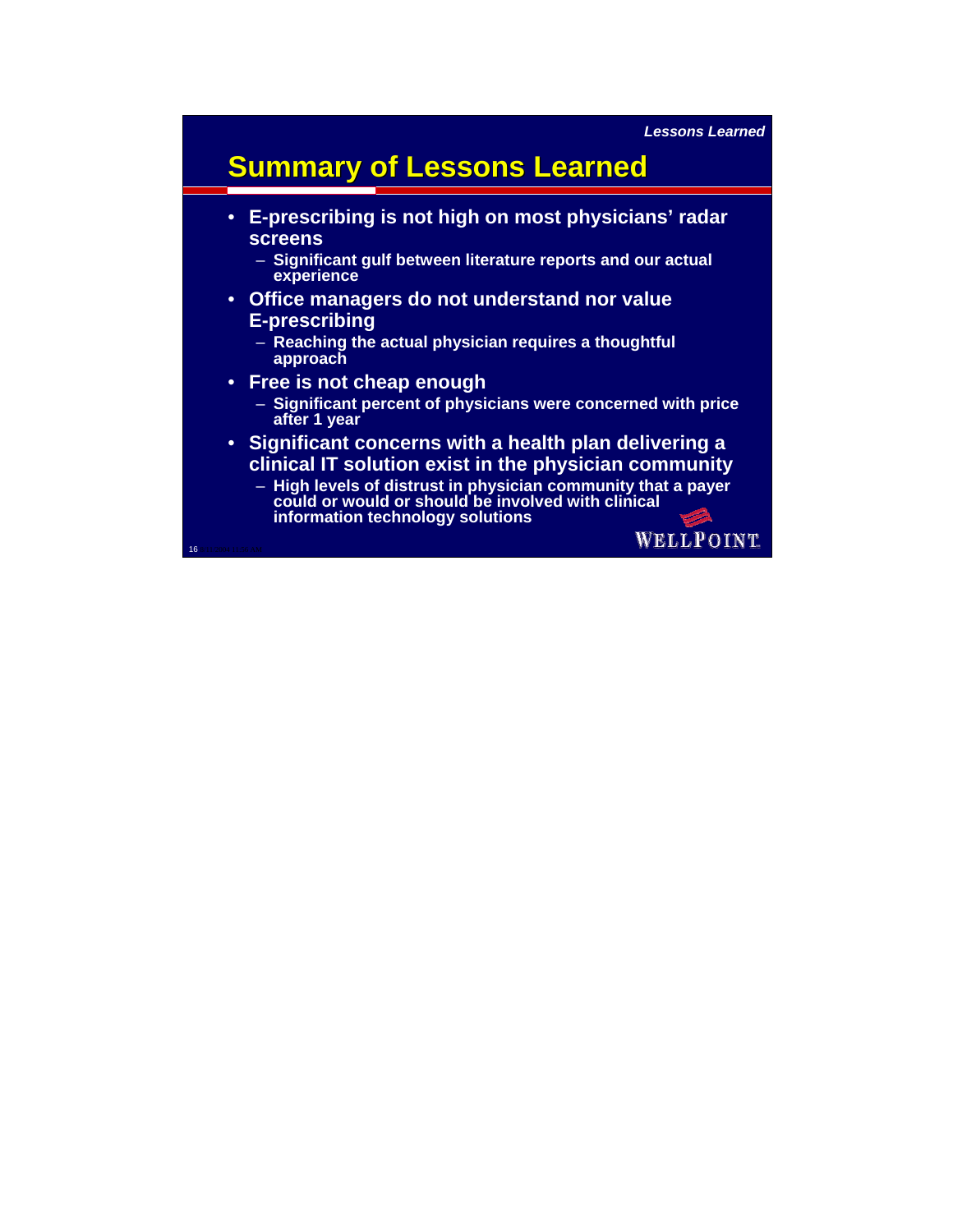*Lessons Learned*

# **Summary of Lessons Learned**

- **Deployment of a mobile solution is complicated, time consuming**
	- **Deployment of wireless access points, mobile devices is a process, not a product**
- **Nearly all vendors are not ready for large-scale implementations; they are accustomed to 100s of physician deployments; not thousands**
	- **In order for this initiative to pan out, a robust EMR and E-prescribing marketplace is needed but does not exist**
- **PDAs are still not sufficiently robust for physician interest and objectives**
	- **Watch for integration of PDAs with 802.11 wireless and seamless cell phone network access for continuous, geographically broad network access**
	- **Notebook / tablet PCs may offer a more compelling solution**

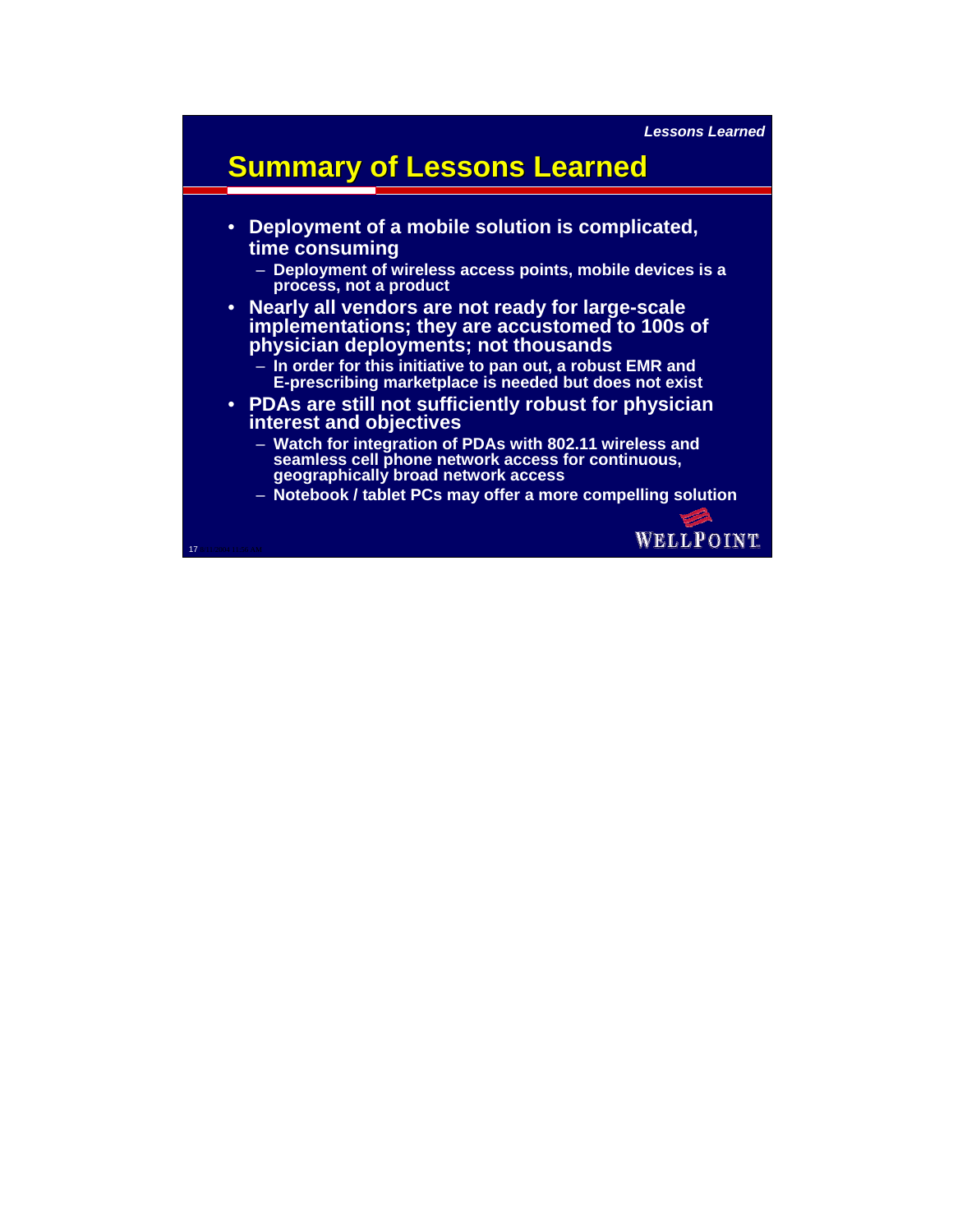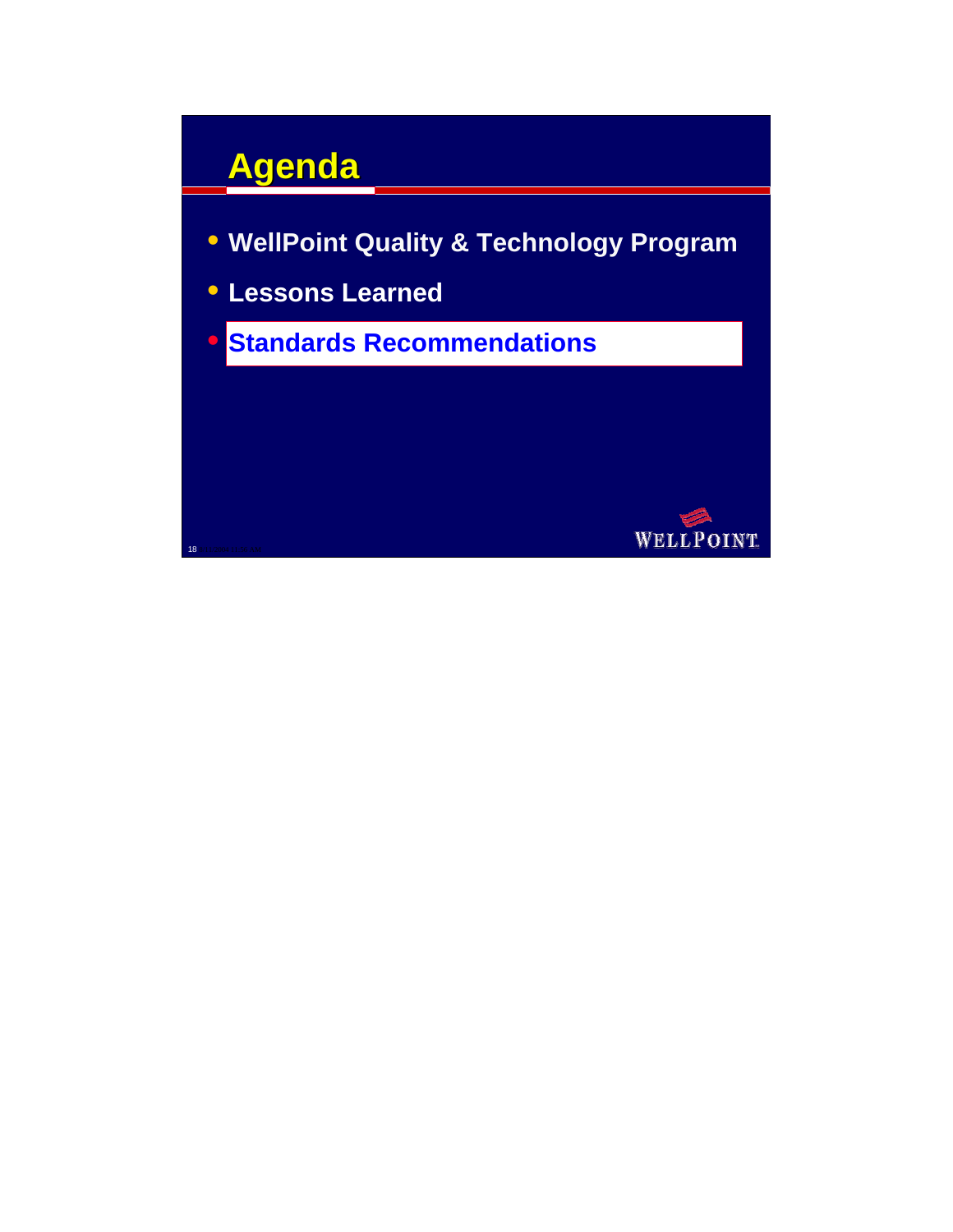*Standards Recommendations*

# **Challenges to the Vision Challenges to the Vision**

- **TECHNICAL**
	- –**Patchwork of legislation, regulation, and standards-setting groups**

## • **PROFESSIONAL**

- –**Provider reluctance to invest without guarantee on return**
- **FINANCIAL**

19 8/11/2004 11:56 AM

–**Adequate capital necessary for investment**

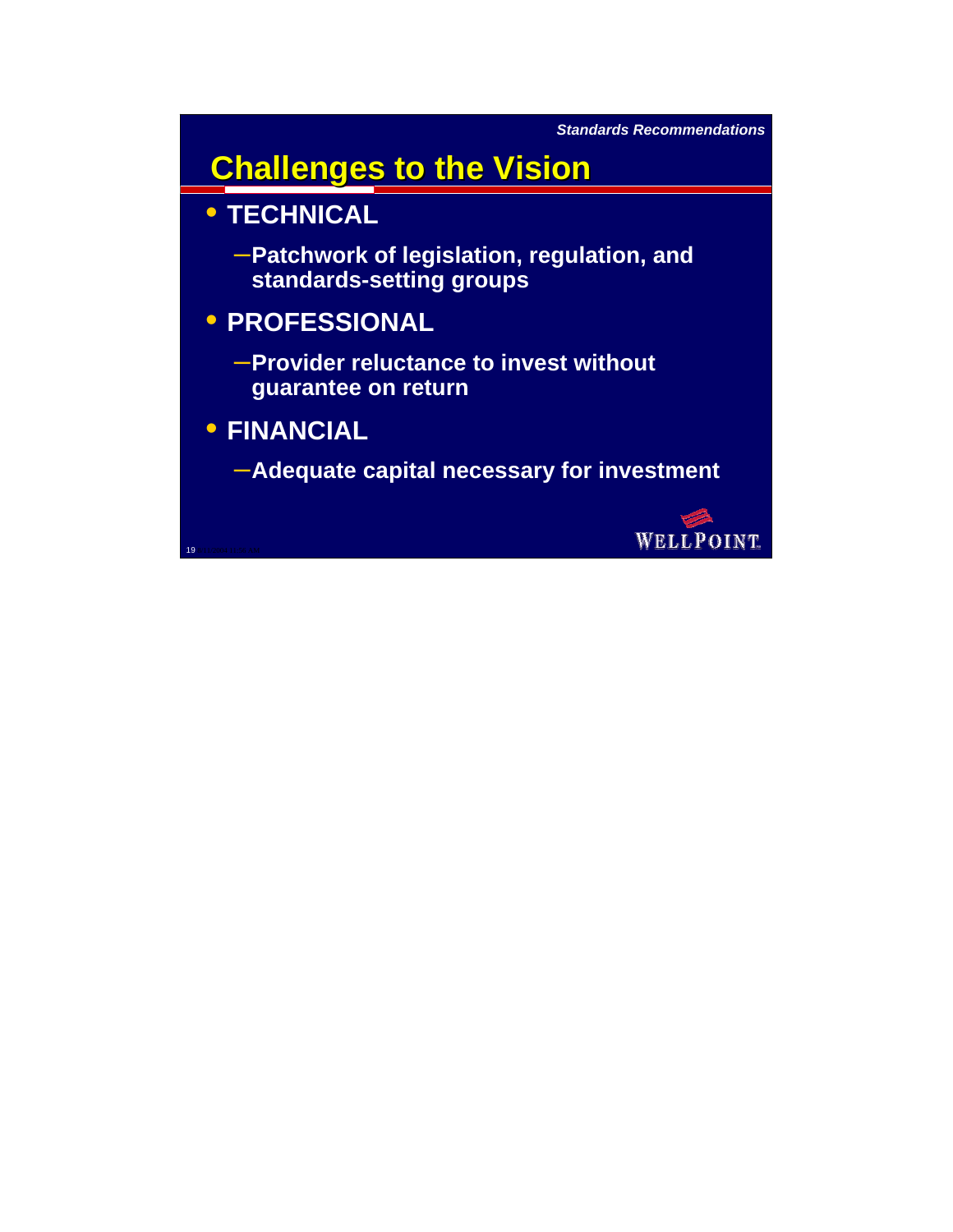# **Interoperability Standards**

- **Electronic data exchange is necessary to improve quality and reduce costs**
- **Interoperability standards on how and what data is collected will enable system compatibility**
- **To get to those standards stakeholders need to define the process and scope**
- **NCVHS leading process on e-prescribing**

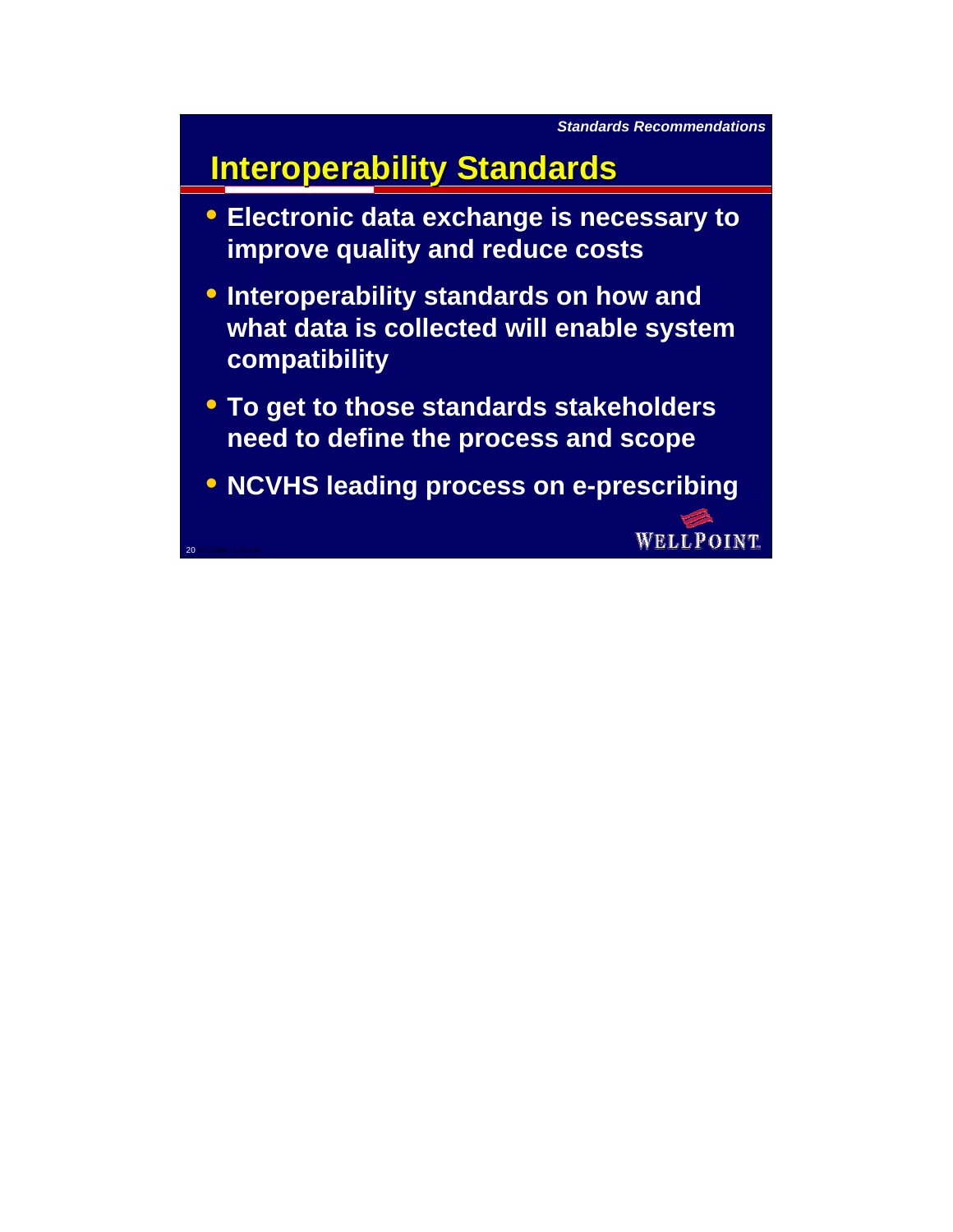

- There is a sufficient standard to support  $eRx this$  is the NCPDP[1] standard to facilitate two-way communications between the prescriber and pharmacy. This standard covers new Rx, refills, and change requests through EDI and is intended to support real-time operation.
- The following are needed to better support the eRx basic transactions (note – these are NOT a limitation of the NCPDP standard):
	- Physician Identifier: DEA number is not supported as an identifying entity
	- Member EHR: this includes a unique identifier to precisely qualify an individual for eRx-related transactions and other types of healthcare transactions
	- Health Plan (Payer) identifier: a single, unique standard for health plan identification

[1] National Council for Prescription Drug Programs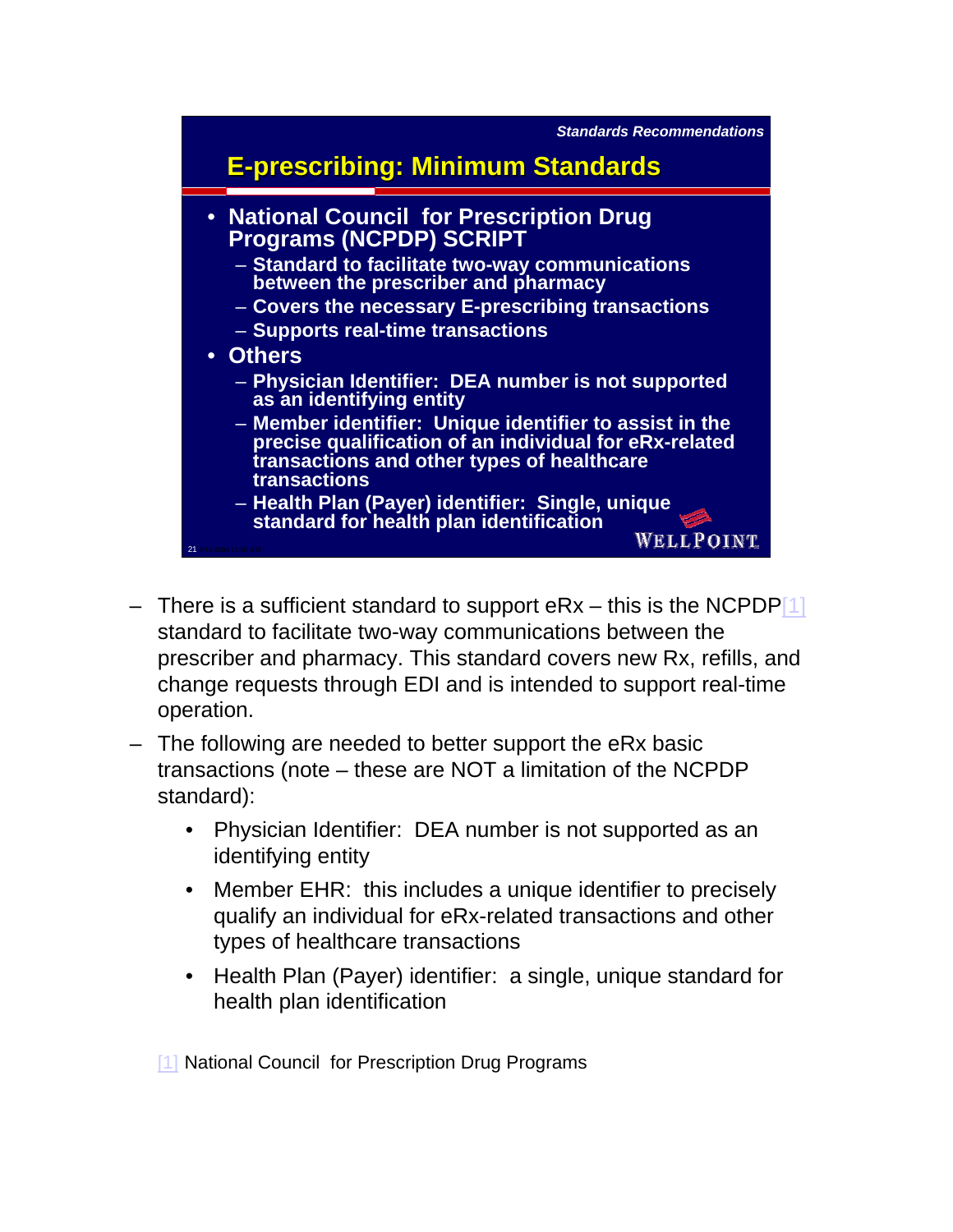

- It is important for standards to exist in the public domain and HL7, being a member-supported not-for-profit organization, helps to meet this need.
	- HL7 is one of several ANSI -accredited Standards Developing Organizations operating in the health care arena.
	- HL7's domain is clinical and administrative data and exists to define a standard for the exchange of information among health care applications.
	- HL7 is a mature organization focused on the interface requirements of the entire health care organization.
	- HL7 works to continuously develop a set of protocols in a manner that is both responsive and responsible to its members.
- In the current eRx scenario, HL7 plays an important role in the POMIS-eRx interface to load patient demographics and schedule information. This is a facilitator to adoption as it supports increased eRx capability (scheduling and patient information updating).
- The problem is that HL7 is usually not supported by PBMs and pharmacies.
- HIPAA/X12 transactions for eligibility, while not directly involved in the eRx process, are also important for eRx adoption.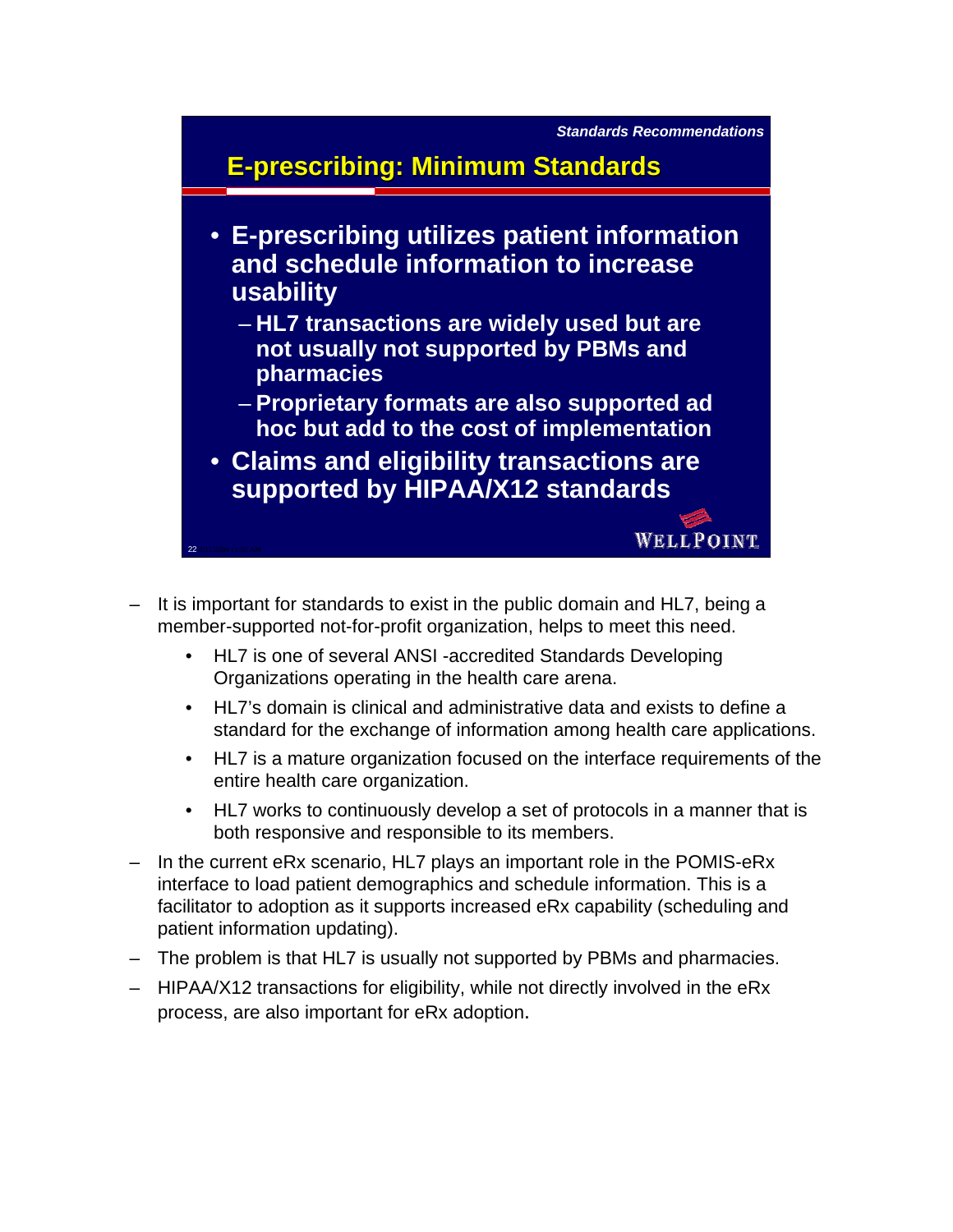

- True adoption of eRx needs to be part of a comprehensive plan for eHealth. The facilitator of this will be a complete electronic health transaction and data interface infrastructure. The following are areas in which standards are needed to drive this vision of eHealth:
	- EHR
	- Disease Management/Care Management
	- Clinical Decision Support
	- **Clinical Trials**
	- Orders and results
	- Call Center
	- Consumer healthcare information
- In some cases, standards work isn't specific to a particular application and rather is a general-purpose standard. One important example of such a standard is CCOW or Clinical Context Object Workgroup. CCOW is a vendor independent standard developed by the HL7 organization to allow clinical applications to share information at the point of care. CCOW allows information in separate healthcare applications to be unified so that each individual application is referring to the same patient, encounter or user.
- A good example of where this would be useful is integration of eRx with LabCorp orders. CCOW enables the ability of two applications (eRx, lab orders) to integrate patient information.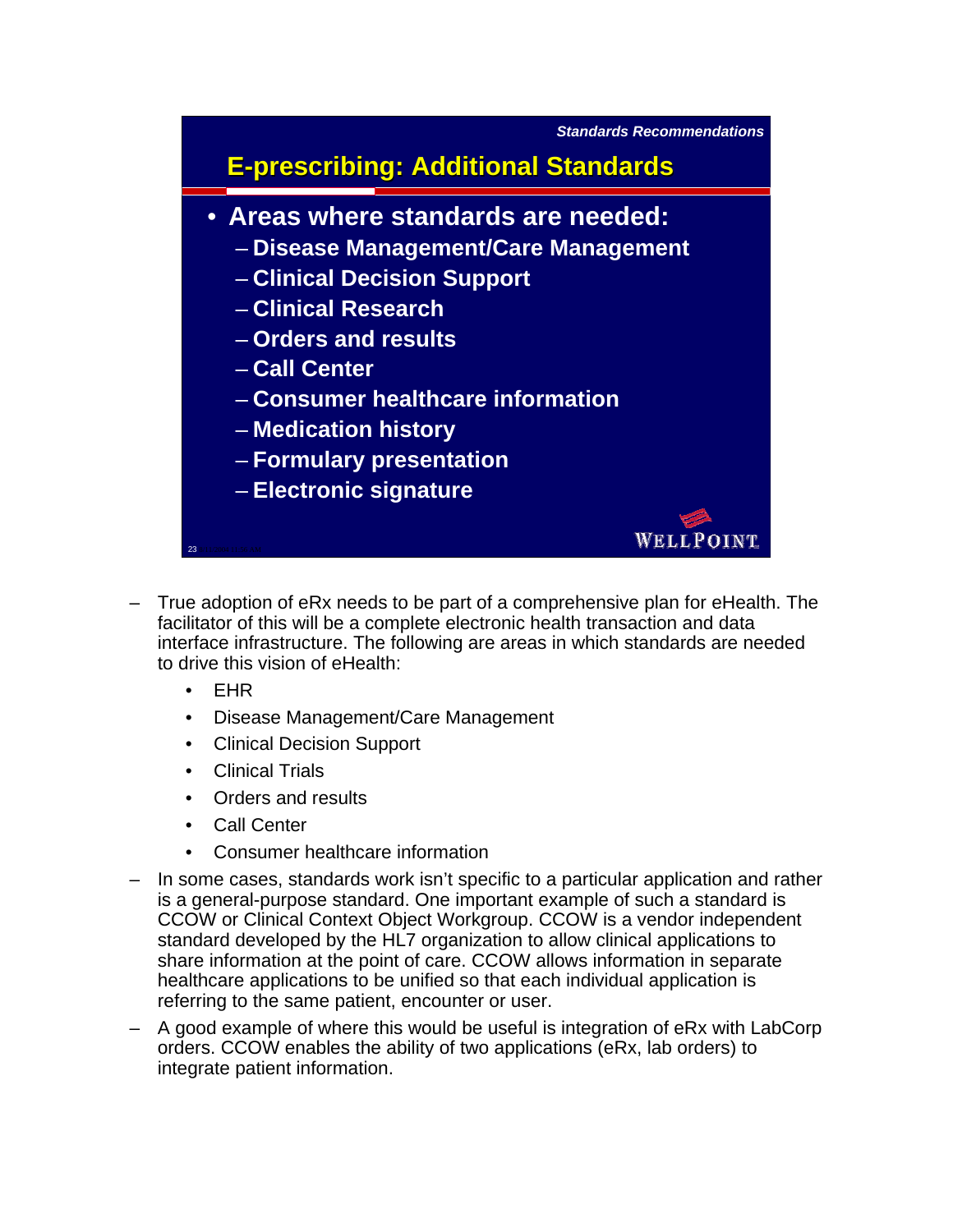## **Interoperability Standards – Process**

- **Convene an independent advisory group consisting of government, clinician, health plan, hospital and IT vendor representatives**
- **Give each participant equal weight**

- **Create public-private partnerships to pilot test proposed standards and new technologies**
- **Establish implementation framework flexible enough to ensure functional standards**

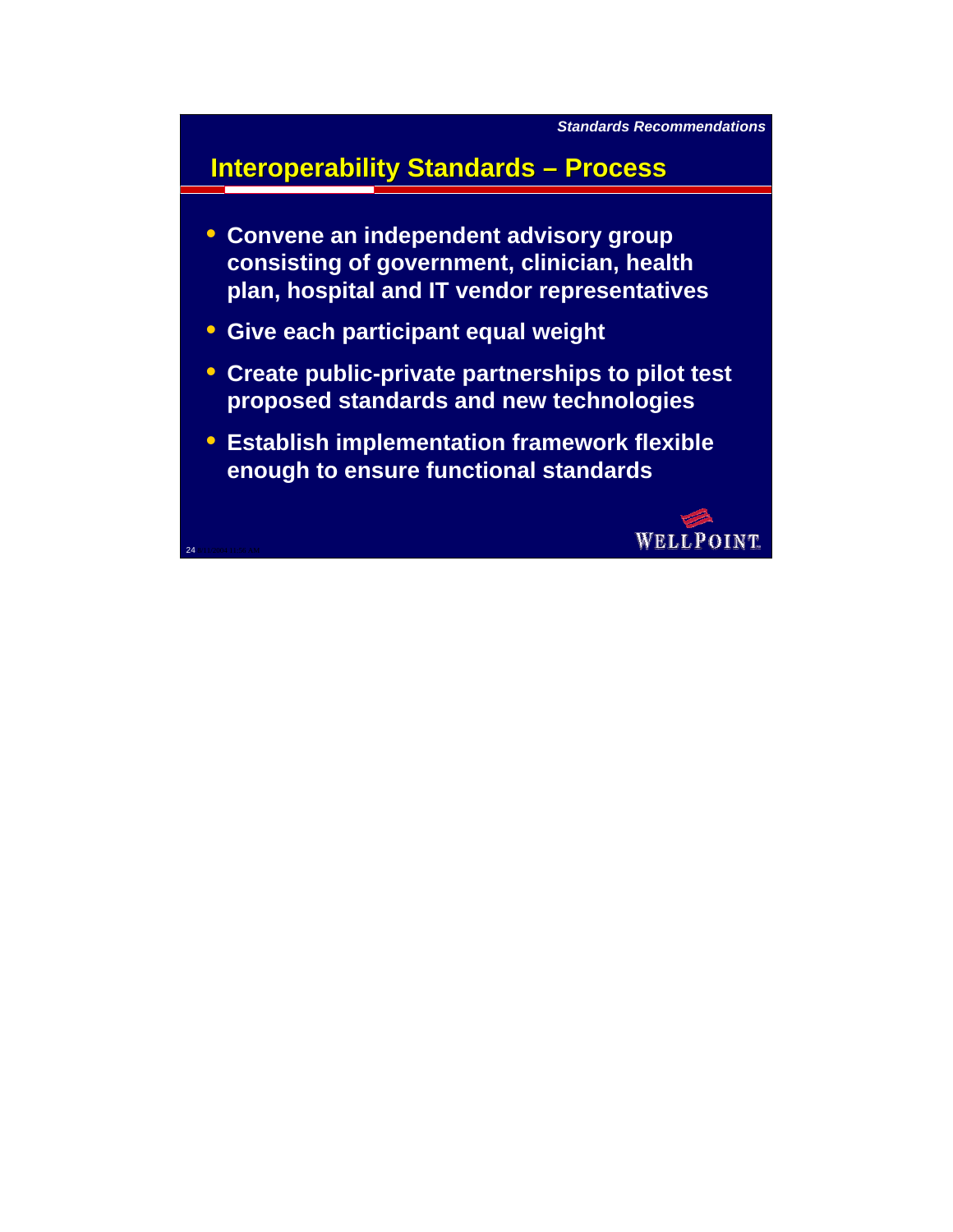

## **Interoperability Standards – Scope**

• **Standards for content, function, clinical information, and communication are essential to:**

- **Electronic medical records**
- **E-prescribing (see previous slide)**
- **Disease/care management**
- **Clinical decision-making**

- **Eligibility / Benefit determination / Real time claims adjudication and payment**
- **Public health service reporting**

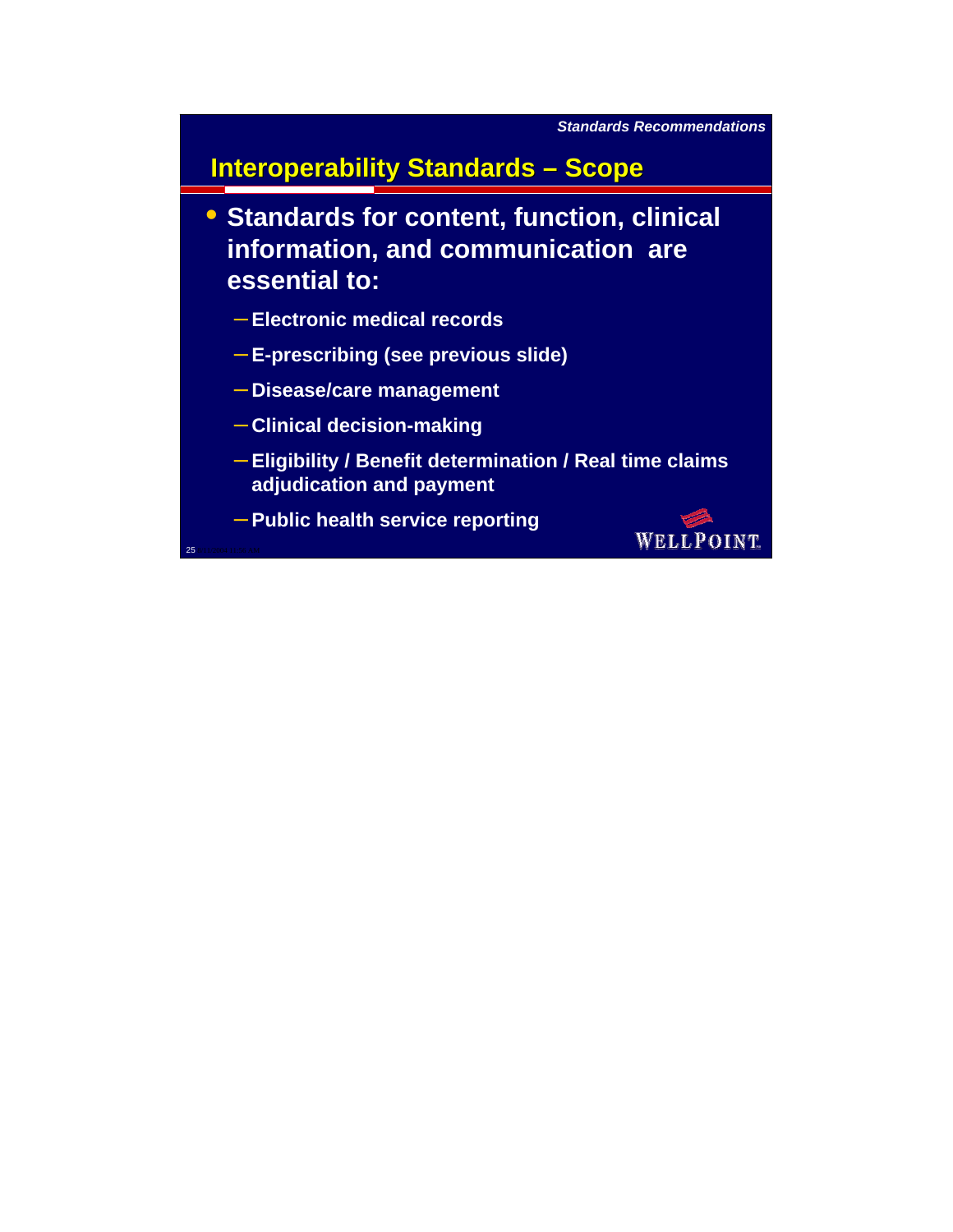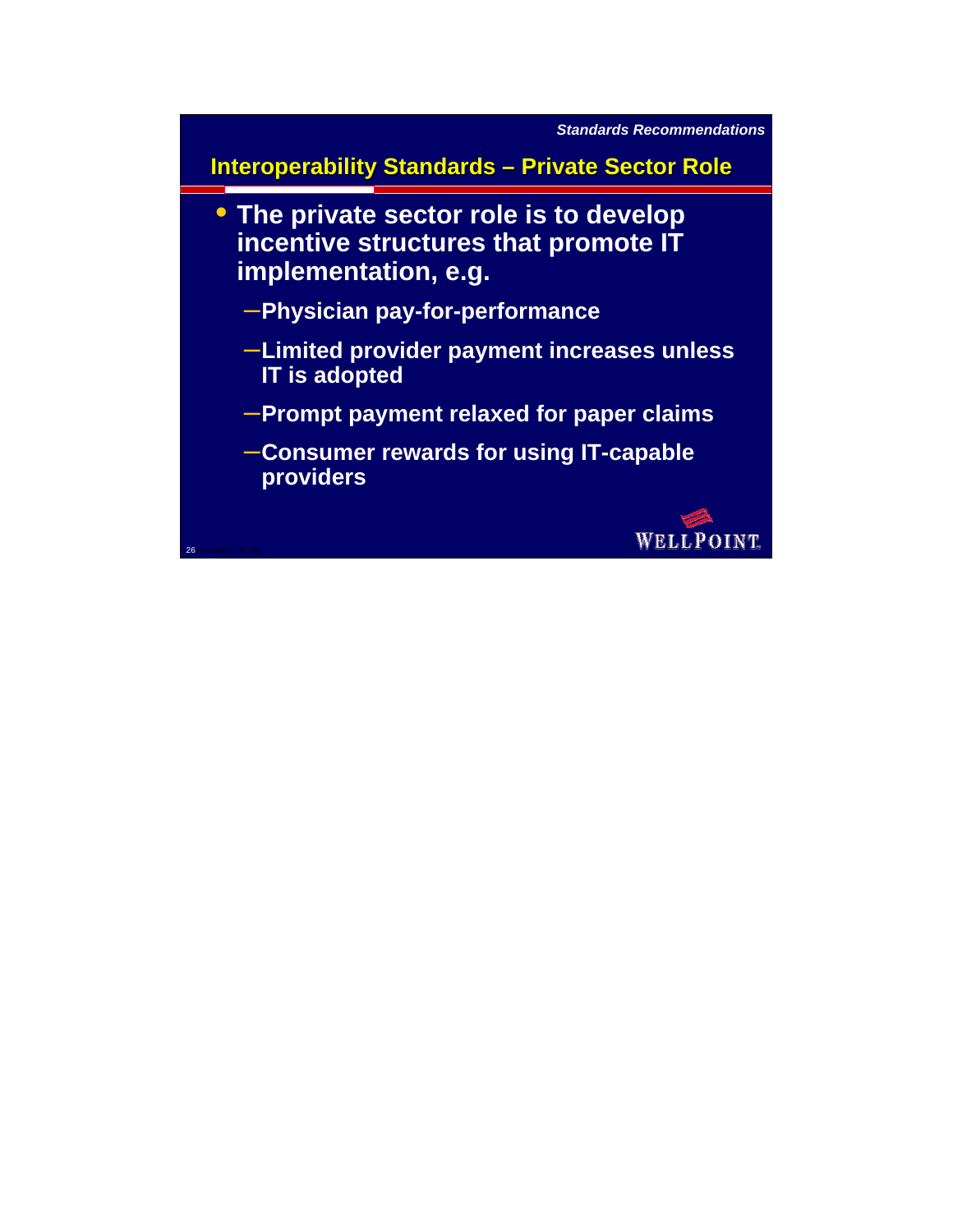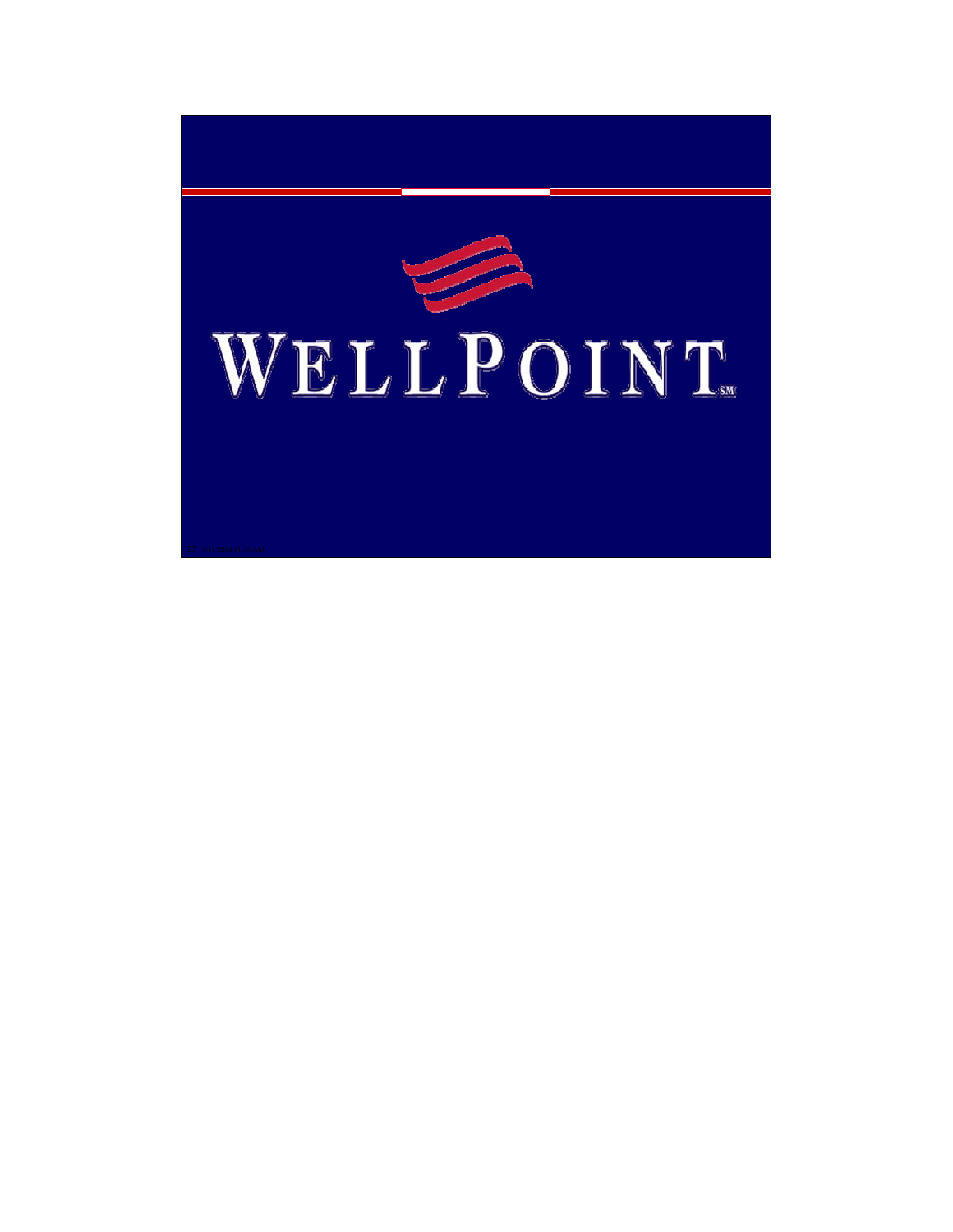| <b>REQUIREMENTS FOR</b><br><b>E-PRESCRIBING STANDARDS</b>                                                              | <b>What Standard/Code Set</b><br>can meet this<br><b>Requirement?</b> | Do You Use<br>this Standard? | <b>Is Nationwide adoption</b><br>of this standard<br>necessary? |
|------------------------------------------------------------------------------------------------------------------------|-----------------------------------------------------------------------|------------------------------|-----------------------------------------------------------------|
| A. Ability to provide information to prescribing health care<br>professionals and dispensing pharmacies & pharmacists: |                                                                       |                              |                                                                 |
| 1. Electronic transmittal of the prescription:                                                                         | <b>NCPDP SCRIPT</b>                                                   | N <sub>0</sub>               | Yes                                                             |
| (a) Prescriber Identifier Code Set                                                                                     |                                                                       |                              |                                                                 |
| (b) Pharmacy Identifier Code Set                                                                                       |                                                                       |                              |                                                                 |
| (c) Packaged Drug Code Sets                                                                                            |                                                                       |                              |                                                                 |
| (d) Drug Ingredient Code Sets                                                                                          |                                                                       |                              |                                                                 |
| 2. Electronic transmittal of information on eligibility and<br>benefits including:                                     | None                                                                  |                              |                                                                 |
| (a) Drugs in the applicable formulary                                                                                  | None                                                                  |                              |                                                                 |
| (b) Any tiered formulary structure                                                                                     | None                                                                  |                              |                                                                 |
| (c) Any requirements for prior authorization:                                                                          | None                                                                  |                              |                                                                 |
| (1) Requirement message to prescriber                                                                                  | None                                                                  |                              |                                                                 |
| (2) Prescriber request message for authorization                                                                       | None                                                                  |                              |                                                                 |
| (3) Response to prescriber's request                                                                                   | None                                                                  |                              |                                                                 |
| (4) Pre-authorization message to pharmacy                                                                              | None                                                                  |                              |                                                                 |
| (d) Information on the prescribed drug and other drugs                                                                 |                                                                       |                              |                                                                 |
| within the medication history:                                                                                         |                                                                       |                              |                                                                 |
| (1) Drug to Drug Interactions<br>(2) Warnings or Cautions                                                              |                                                                       |                              |                                                                 |
| (3) Dosage Checking against Patient's Weight                                                                           |                                                                       |                              |                                                                 |
| (4) Dosage Checking against Patient's Age                                                                              |                                                                       |                              |                                                                 |
| (e) Information on Lower Cost Drug/Therapy Alternatives                                                                |                                                                       |                              |                                                                 |
| B. Ability to Provide Electronic Transmittal of Medical                                                                |                                                                       |                              |                                                                 |
| <b>History Information</b>                                                                                             |                                                                       |                              |                                                                 |
| 1. Drug to Allergy checking:                                                                                           |                                                                       |                              |                                                                 |
| (a) Standard for checking                                                                                              |                                                                       |                              |                                                                 |
| (b) Standard for sending the results                                                                                   |                                                                       |                              |                                                                 |
| 2. Drug to Lab Test checking:                                                                                          |                                                                       |                              |                                                                 |
| (a) Standard for checking                                                                                              |                                                                       |                              |                                                                 |
| (b) Standard for sending the results                                                                                   |                                                                       |                              |                                                                 |
| 3. Other information from Electronic Medical Records                                                                   |                                                                       |                              |                                                                 |
|                                                                                                                        |                                                                       |                              |                                                                 |
| C. Electronic Signature Capabilities                                                                                   |                                                                       |                              |                                                                 |